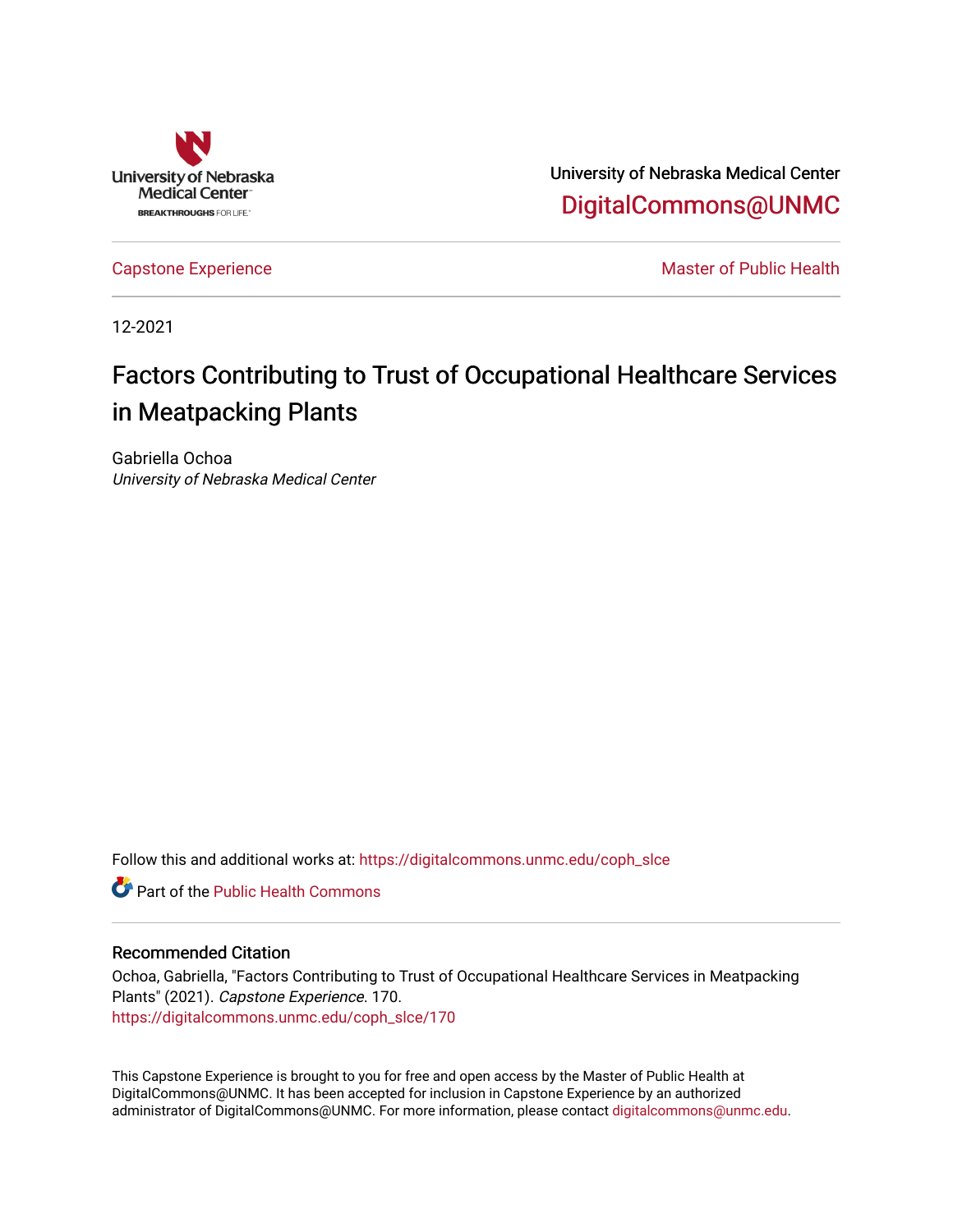**Factors Contributing to Trust of Occupational Healthcare Services in Meatpacking Plants** Gabriella Ochoa, Health Promotion

> Committee Members: **Chair**: Athena Ramos, Ph.D., MBA, MS, CPM **Member 1**: Brandon Grimm, PhD, MPH **Member 2**: Sheri Rowland, PhD, MSN, APRN, FNP-BC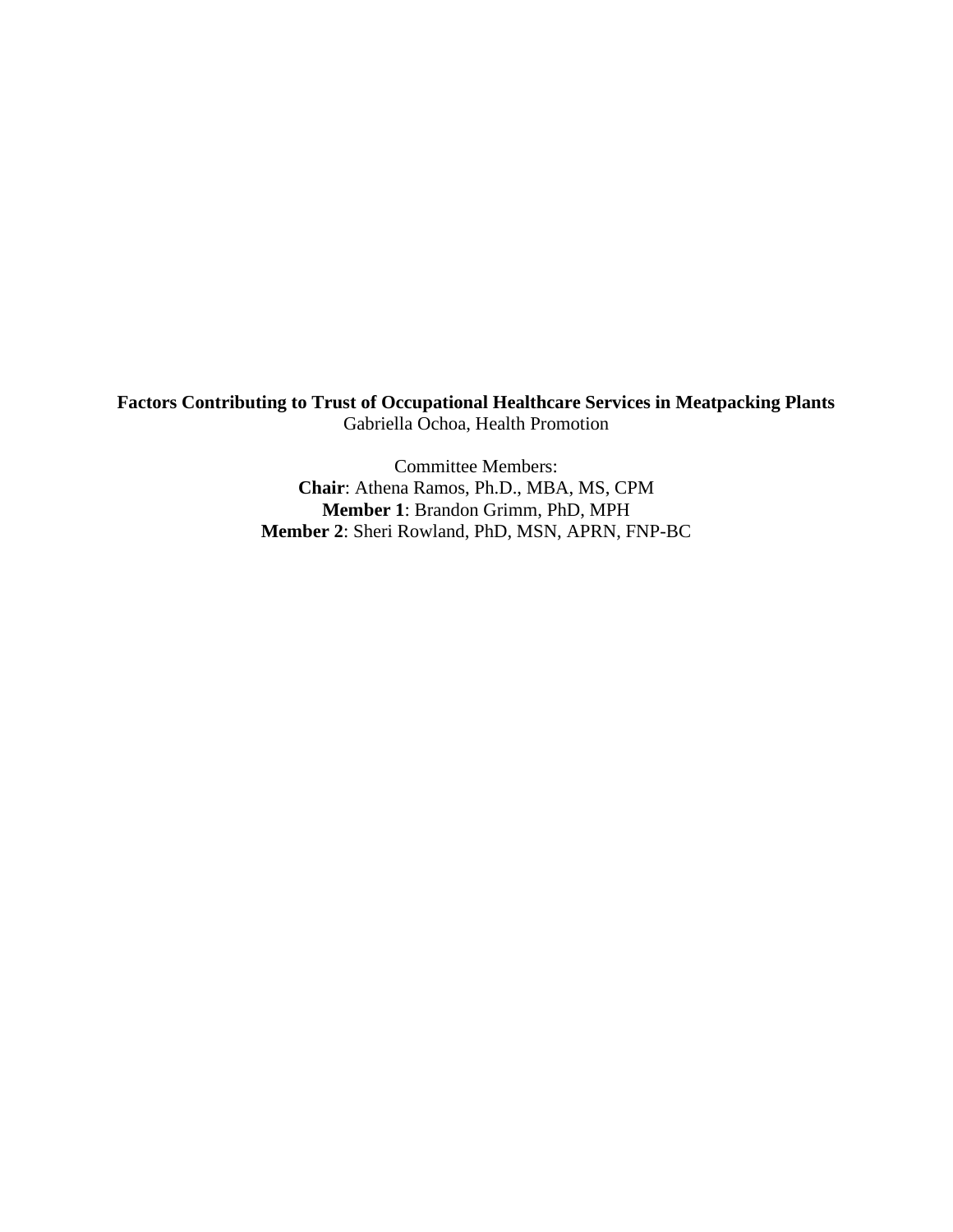### **Abstract**

Meatpacking refers to the slaughtering of livestock and processing and packaging it into meat and other byproducts. Meatpacking is a large industry employing thousands of workers from various racial and socioeconomic backgrounds in Nebraska. These workers have experienced disparities in accessing occupational health services such as language barriers, fear of job loss, or deportation due to immigration status if these services were used. The purpose of this study was to investigate how trust in occupational health services varied among employees at a meatpacking plant in Nebraska by demographic characteristics, particularly by ethnicity, gender, and English language proficiency.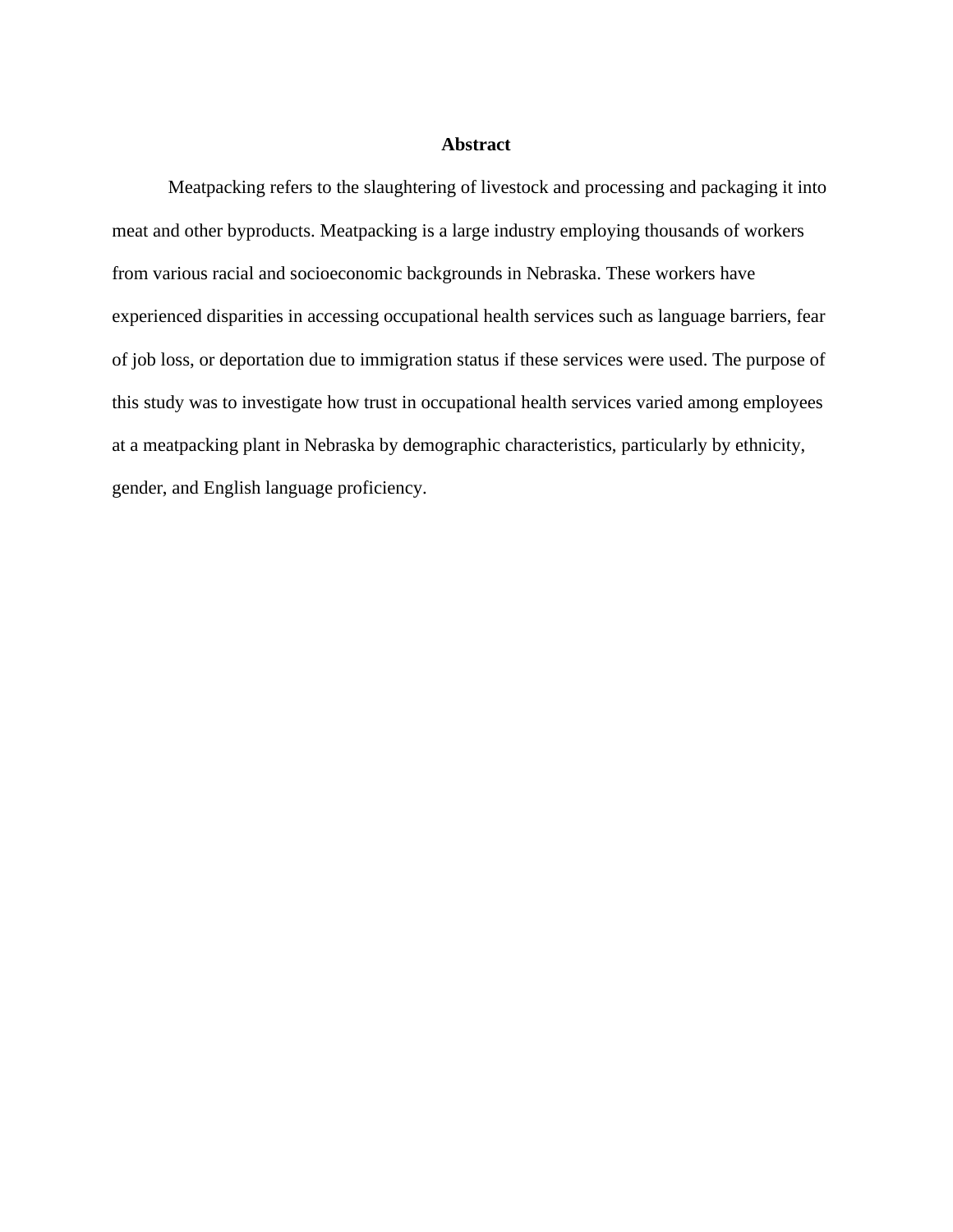#### **Chapter 1**

### **Introduction**

I have been interested in learning about the levels of trust in the occupational health office in meatpacking plants and the impact that COVID-19 had on this industry because my job at the Central District Health Department entails contact tracing for those that test positive for COVID-19. I heard firsthand stories about what workers were experiencing daily - some even saying they were treated worse than the cows. This immediately sparked my interest in this field of study to see why these workers felt this way and if levels of trust varied among workers.

Attention to meatpacking plants has grown exponentially due to the COVID-19 pandemic. The Defense Production Act allowed meatpacking plants in Nebraska, particularly Grand Island, Hastings, Lexington, Dakota City, Madison, and Crete, to continue production. (Knapp, 2020). According to the Food & Environment Reporting Network as of September 8, 2021, there were 7,382 COVID-19 cases in Nebraska meatpacking plants (Douglas, 2020). Interventions were put in place early on in April 2020 to protect employees such as worker symptom screening upon entry, required universal face covering, added hand hygiene stations, installed physical barriers between workers, and staggered shifts (Waltenburg et al., 2020). A survey conducted of 443 meatpacking workers in Nebraska found that 72.1% felt they were at "high risk" for contacting COVID-19 at work (Ramos et al., 2020). Workers were fearful. Workers worried about their health and whether the facilities had workers' best interests in mind and were concerned about exposing their family members, many of which were children or other family members with underlying health conditions, to COVID-19.

During the height of the pandemic, disease investigators and contact tracers at local health departments learned of several obstacles that prevented workers from staying safe.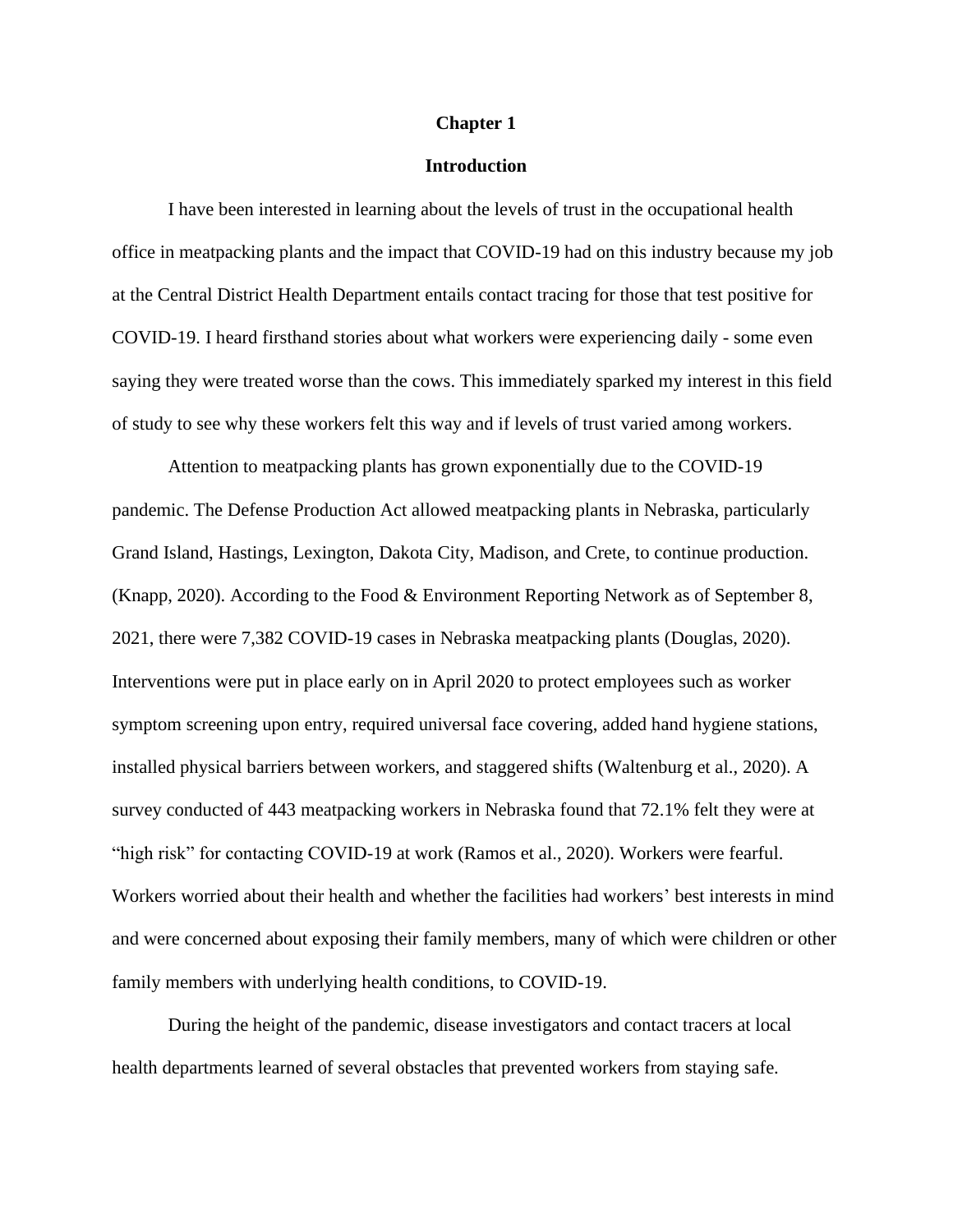Workers disclosed that it was common for workers to continue working while symptomatic or even after a positive test. There were also issues with communication and education provided to the workers. A local meatpacking plant in Grand Island, Nebraska, tested their workers, but the problem was after they tested positive. Patients disclosed to contact tracers who were responsible for contacting COVID-19 positive individuals to provide education based on CDC recommendations about how long they should isolate for and identify who they may have been in contact with so those individuals were aware of exposure and quarantine recommendations, that they were never told how long they should isolate for and how COVID-19 would affect their family. Workers personally shared that management would take their identification badges and depending on who they talked to were maybe told when they could return to work. A worker shared how they had disclosed to their supervisor they were feeling ill and needed to go to the occupational health office but instead they were told they had to get back to work. After trying to finish their day, they could no longer take it as they were experiencing COVID-19 symptoms and had to walk out. They took matters into their own hands and got tested at a community clinic instead of the in-house testing center. During a tearful contact tracing conversation, the COVID-19 positive patient shared, "Ellos tratan mejor a las vacas" (They treat the cows better than us). In a study conducted by Ramos et al. (2021), meatpacking workers discussed their concerns with COVID-19. Employees shared, "They don't care about their workers; they only care about the money. Each person's life for them is just another cow" (Ramos et al., 2021, p. 18). Employees shared they would have rather had temporary plant closures so everyone could get tested to help stop the spread of infection (Ramos et al., 2021).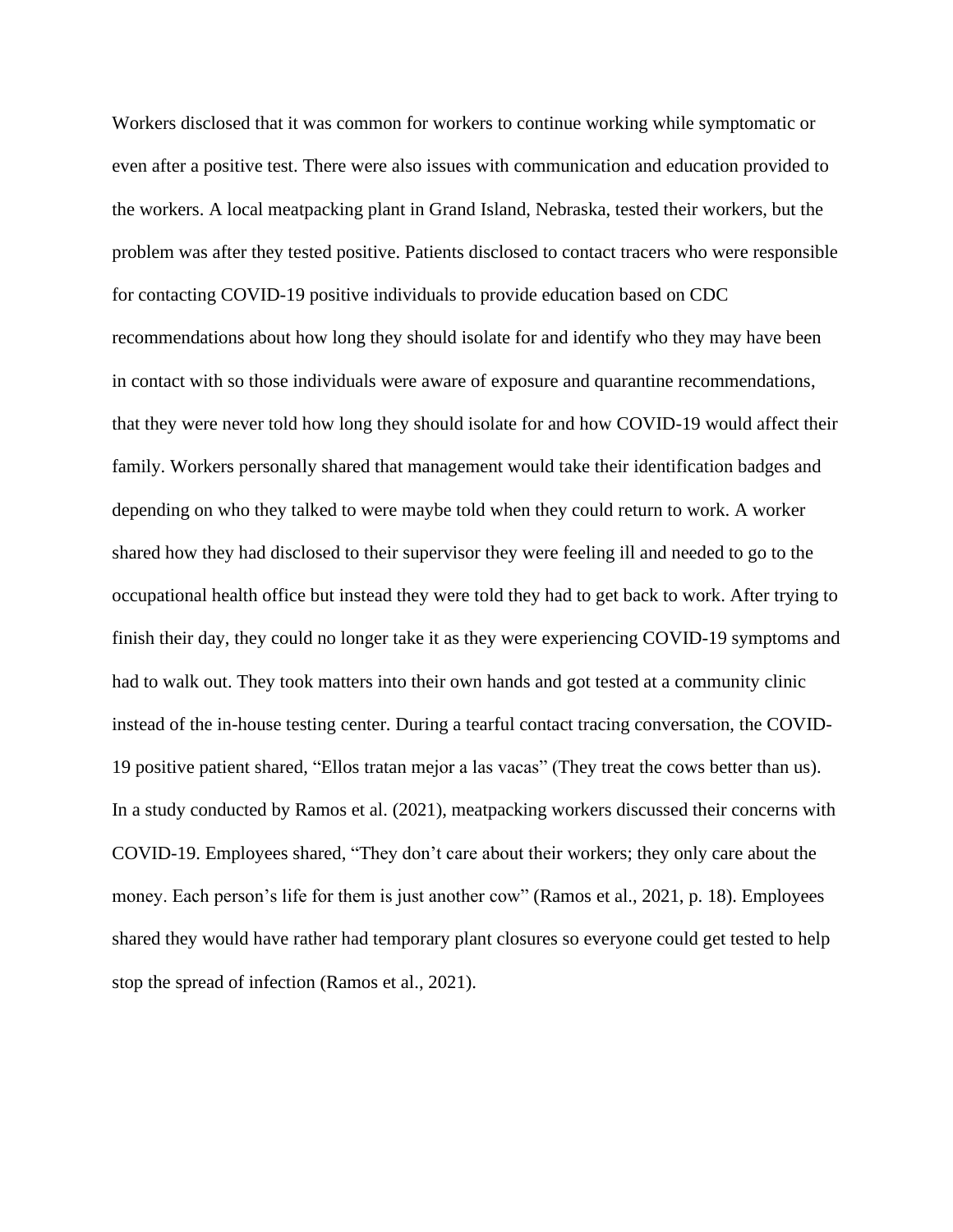#### **Chapter 2**

### **Background and Literature Review**

Meatpacking is considered a 3-D industry: dirty, dangerous, and demanding (Ramos, McGinley, & Carlo, 2021). Working in meatpacking comes with many challenges and dangers aside from COVID-19 including musculoskeletal injuries, noise, and hazardous chemicals exposures. In 2018, nationally 498,848 people worked in animal slaughtering and processing, with 268,115 individuals working specifically in beef processing facilities (Stuesse & Dollar, 2020). In Nebraska alone, there were 26,607 meatpacking workers (Stuesse & Dollar, 2020). According to a study by Fremstad et al., (2020) and their analysis of the American Community Survey, meatpacking workers were 44.4% Hispanic, 25.2% Black, 19.1% White, 10.0% Asian Americans and Pacific Islander, and 1.2% other. Approximately a quarter of frontline meatpacking workers lived in limited English-speaking households, 12.4% lived below the poverty line, 15.5% had no health insurance, 42.0% were female, and 44.1% had less than a high school education (Fremstad et al, 2020).

There are many occupational hazards in meatpacking plants such as noise and exposures to highly hazardous chemicals such as anhydrous ammonia used for refrigeration systems (Occupational Safety and Health Administration [OSHA], 2021). Injuries are common. In fact, according to the U.S. Bureau of Labor Statistics in 2019, there was a total of 5.1 recordable injury cases per 100 full time employees in the animal slaughtering industry (North American Industry Classification System [NAICS], 311611). In 2019 for general industry, total recordable injury cases were lower with a total of 3.0 recordable injury cases per 100 full time employees (U.S Bureau of Labor Statistics, 2019). Workers often experience musculoskeletal disorders due to repetitive motion over 8+ hour shifts (OSHA), 2021). In a study by Ramos et al. (2021),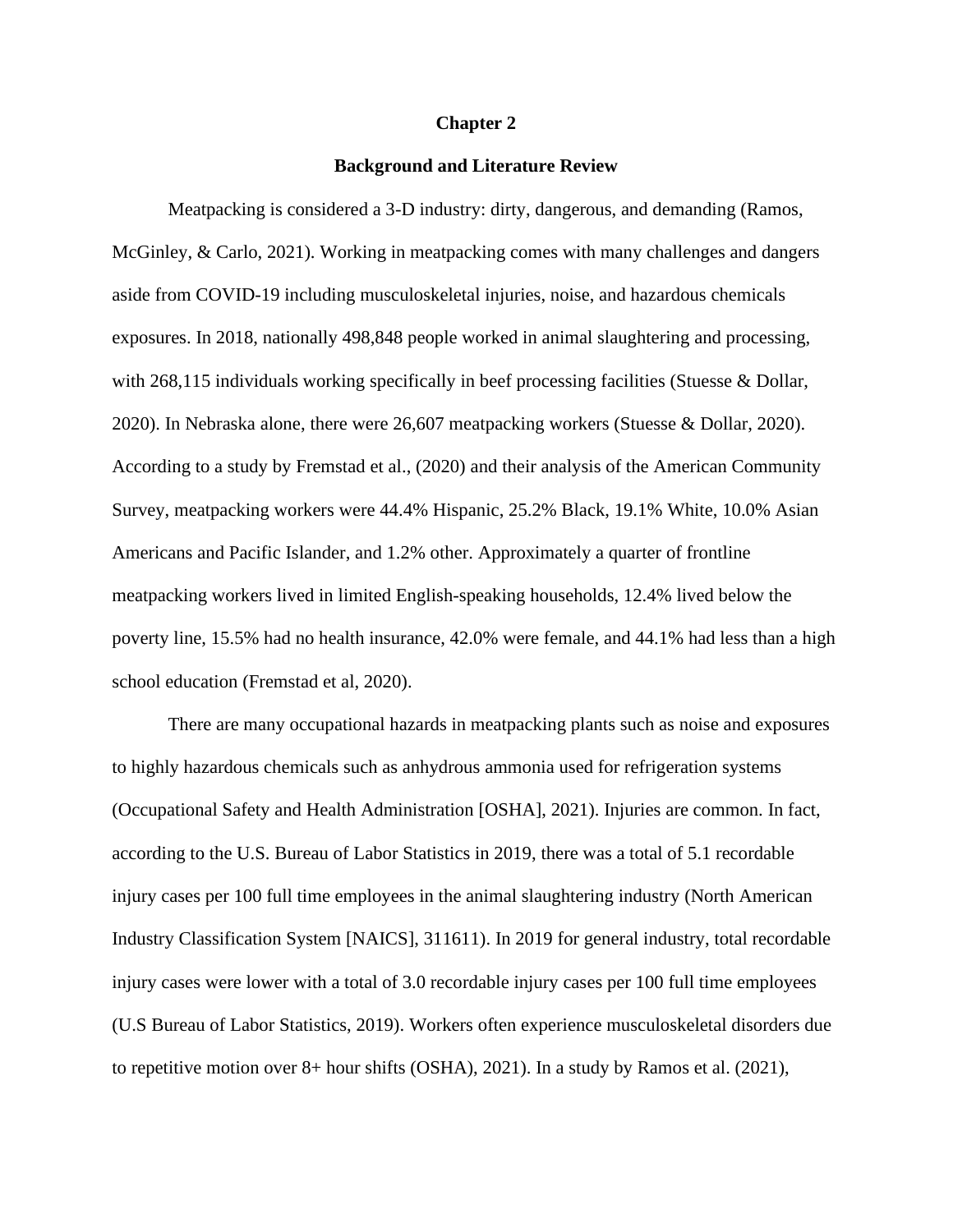common musculoskeletal pain sites were shoulders, elbows, wrists, and hands. Research participants shared that these injuries were inevitable due to the plants' fast pace. They also shared how they would try to alleviate their pain by taking pain killers and using ointments. Unfortunately, the constant repetitive movements make many of these workers susceptible to these types of injuries. Latino workers are also at a disadvantage due to their smaller stature and continually having to stretch to reach their machine to do their daily tasks (Davila, 2014).

The main reason for the availability of occupational health services in this industry is to provide care for employees if they were to get injured on the job. The medical services and first aid that are to be provided by an employer according to OSHA section 1910.151(a) are as follows: the employer shall ensure the ready availability of medical personnel and advice and consultation on matters of plant health. Those that provide occupational health services to meatpacking workers must go through training to make certain they understand "the definition of first aid, legal issues of applying first aid, basic anatomy, and patient assessment and first aid for the following: lacerations/abrasions, shock, treatment of strains, sprains, and fractures, etc." (OSHA, 2020, para. 3).

### **Trust**

The trust between a patient and healthcare provider is critical and can determine whether a patient seeks care. Past experiences can influence whether a patient seeks medical attention and feels comfortable doing so. Research has shown that prior experiences such as racial discrimination in the healthcare system impact the relationship between patients and their providers. A study by Armstrong et al. (2014) found that trust of healthcare providers varied by race and ethnicity. For example, "African Americans have higher levels of medical mistrust and lower levels of trust in their physicians" (Armstrong et al, 2014, p. 2). Social determinants of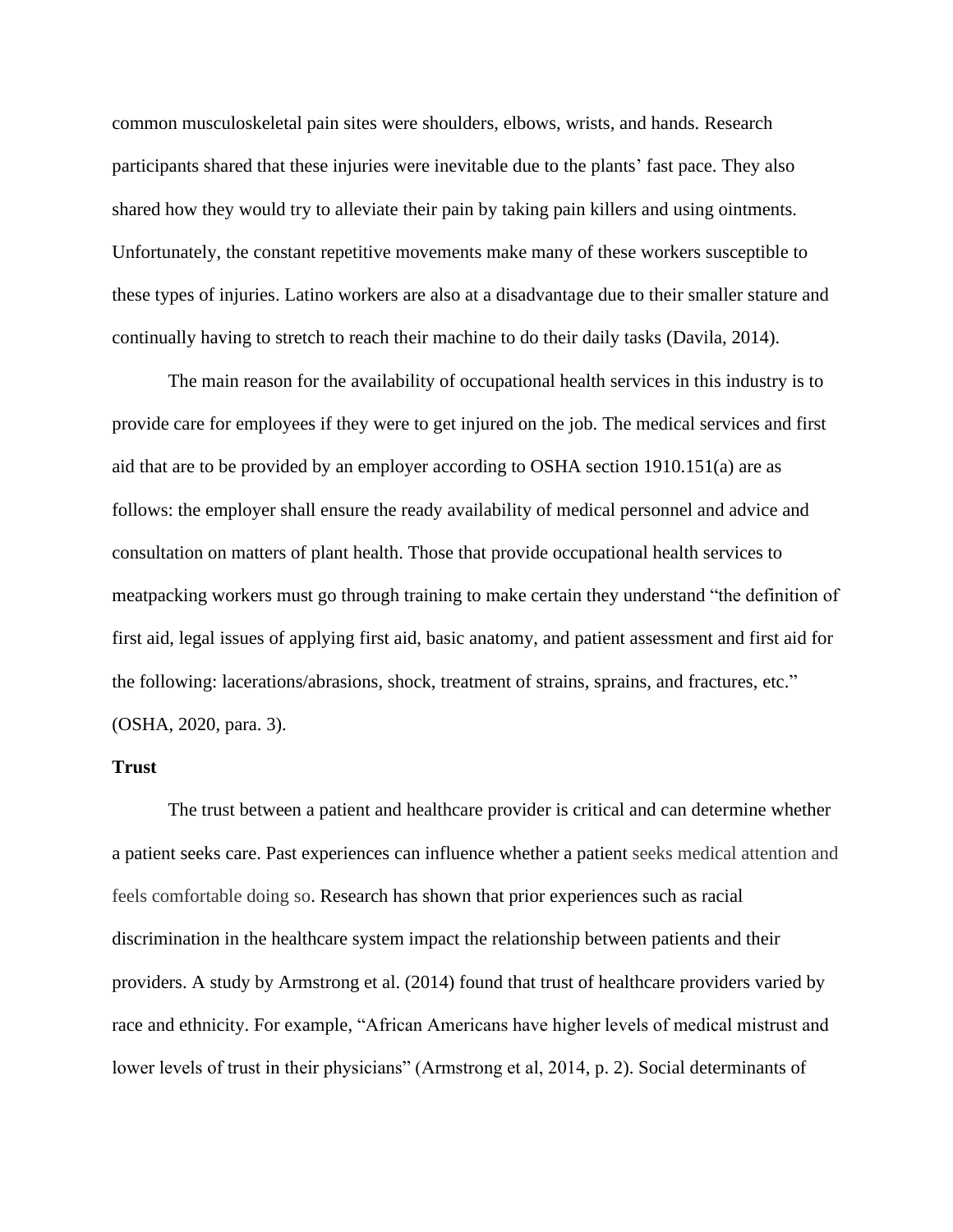health such as education, immigration status, and socioeconomic status may also affect trust between the patient and a healthcare provider. In many instances, patients delay or forgo medical attention because they cannot afford it. In a study by Stephanikova & Oates (2017), African American patients who had lower socioeconomic status and sought out medical attention reported "increased perceptions of racial discrimination." Hausmann and colleagues (2012) found that "African Americans perceived discrimination in healthcare over three times as often as whites" (p. 5). Experiences of discrimination only further discourage patients from seeking out medical attention and increase the level of mistrust.

In general, there has been disagreement on defining trust, and even in the healthcare system, trust has been defined in many ways (Pearson & Raeke, 2000). One definition of trust is a "set of expectations that patients have from the healthcare system to help them heal; those expectations include appropriate diagnosis, correct treatment, non-exploitation, interest in the welfare of the patient and transparent disclosure of information" (Tn & Kutty, 2015, p. 125). Trust has also been defined as "set of beliefs or expectations that a physician will behave in a certain way (Pearson & Raeke, 2000, p. 509). There are scales available to measure trust in the healthcare system, such as Trust in Physician scale that assesses patient trust in physicians (Pearson & Raeke, 2000). There is also the Primary Care Assessment Survey which assesses patient-doctor relationships and measures trust over the entire term of the relationship (Pearson & Raeke, 2000).

### **Barriers to Health Care**

Barriers affecting the trust in the healthcare system may also apply to other minority groups such as Hispanics, of which approximately 18% are undocumented in the United States (Cabral & Cuevas, 2020). Undocumented status has been linked to health disadvantages and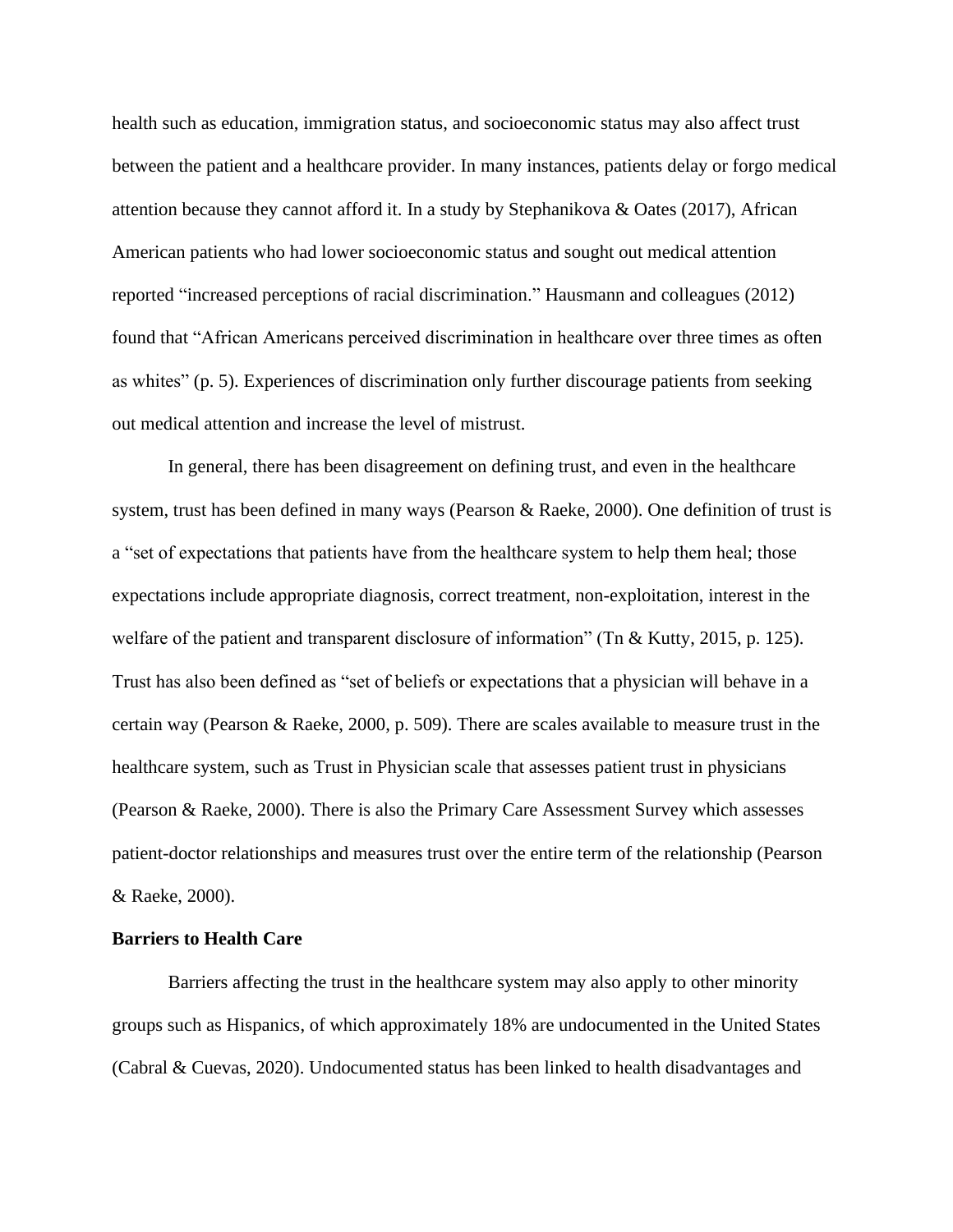barriers to care among Hispanics. For example, documentation status has led to healthcare underutilization. In a study of 143 Hispanic participants, 39% reported not using social and governmental agencies due to the fear of deportation (Cabral & Cuevas, 2020). Hispanics also experience effects of implicit bias. Dr. Irene Blair conducted with 138 primary care physicians and hypertension patients they found that black and Latino patients received equal treatments but lower hypertension control. This study was able to confirm implicit bias operates against Blacks and Latinos (Mathew, 2015). According to the Perception Institute (n.d.), implicit bias refers to the attitudes or stereotypes towards people without conscious knowledge. Unfortunately, there are many stereotypes that undocumented Hispanics are criminals and are blamed for murder, kidnapping, and rape (Flores  $\&$  Schachter, 2018). If healthcare providers are exposed to these negative portrayals of Hispanics in the media, it can affect the quality of healthcare that the Hispanic population may receive (Cabral & Cuevas, 2020). Overall minority patients' experiences with healthcare vary due to several factors, and these experiences can negatively impact whether individuals use healthcare services including occupational health services.

### **Fear of Job Loss**

Employees may not report injuries or may delay getting their injuries examined by their in-house occupational health services because of fear of job loss. Workers from plants in Alabama, North Carolina, and Nebraska reported employer practices that discouraged reporting injuries and illnesses (Human Rights Watch, 2020). Many employees shared they did not report their injuries or illnesses because they feared retaliation such as the "companies' disciplinary point system where points were awarded for worker behavior concerns which eventually could lead to termination" (Ramos et al., 2021, p.4). Workers in a study by Ramos et al. (2021) described getting points for missing work due to illness and inability to leave the line for self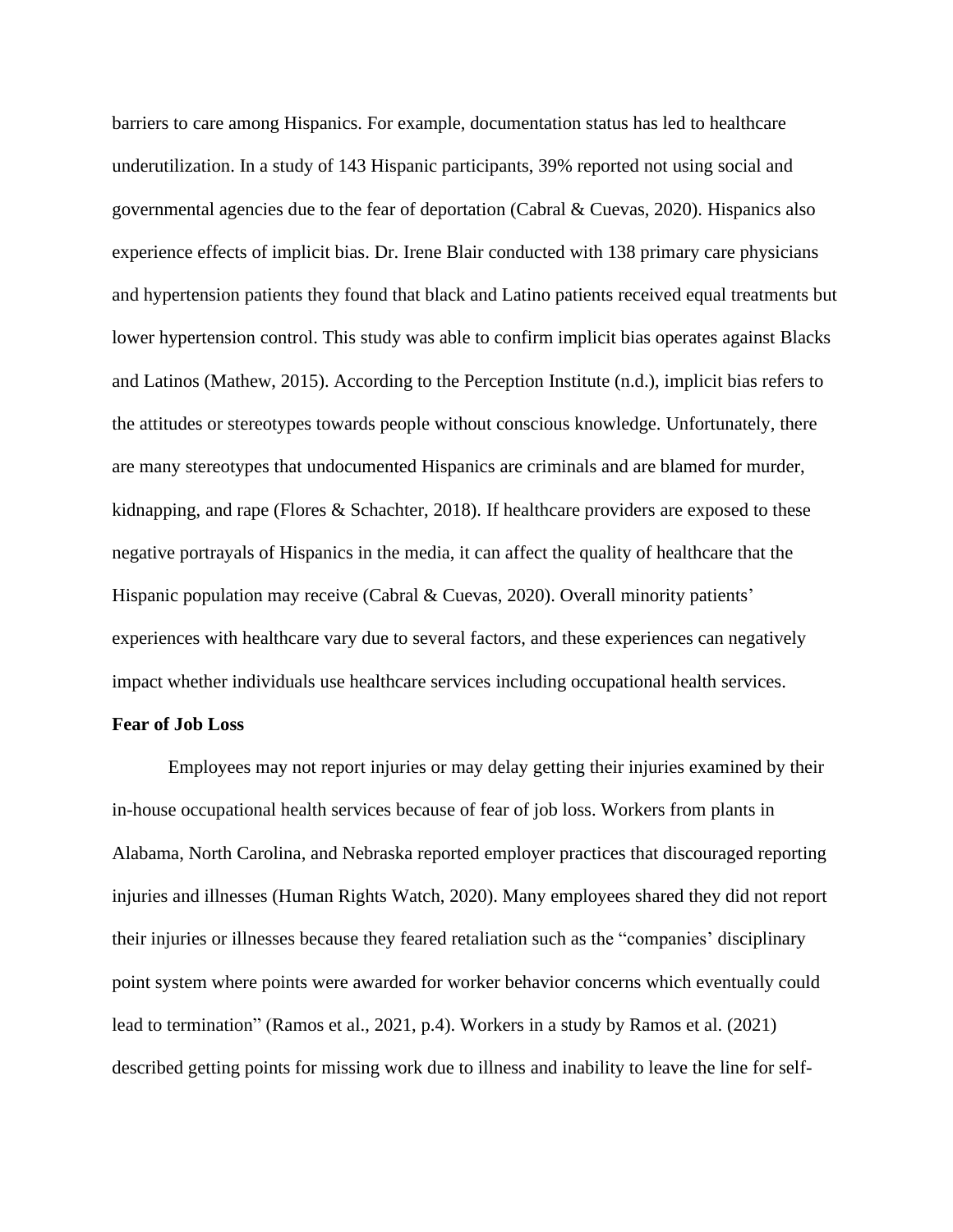care activities due to production goals. Workers even shared they were not able to leave the line to use the restroom. Workers themselves may feel guilty when using these services because they miss work and their other coworkers on the line may have to compensate for the missed time. When the production line is already fast paced and demanding sometimes leaving coworkers on the line to seek medical attention is not an option despite the pain that a worker may be experiencing.

Additionally, meatpacking workers fear losing their job due to financial concerns. As of 2020, 45.1% of meatpacking workers lived in low-income families and 12.4% had incomes below the poverty line (Fremstad, Rho, & Brown, 2020). Some workers may feel comfortable using the occupational health office but may fear what would happen if they do. They may fear termination because of an injury or getting assigned points due to missing work for an injury, all of which they cannot afford.

There is also fear among some employees regarding their immigration legal status and what could happen if they were to report and seek medical attention. The undocumented immigrant population in the United States has declined since 2007, and in 2017 the total number of unauthorized immigrants was 10.5 million (Lopez, Passesl, & Cohn, 2021). Immigrant workers reported they thought they did not have the right to medical care when they were injured at work because some of them worked with a different name and false social security numbers (Flynn, Eggerth, & Jacobson, 2015). In other words, if they sought medical attention and their employer discovered they were working under a false name they risk deportation. Many of these workers are the financial providers for their families and would much rather work with an injury then be separated from their families.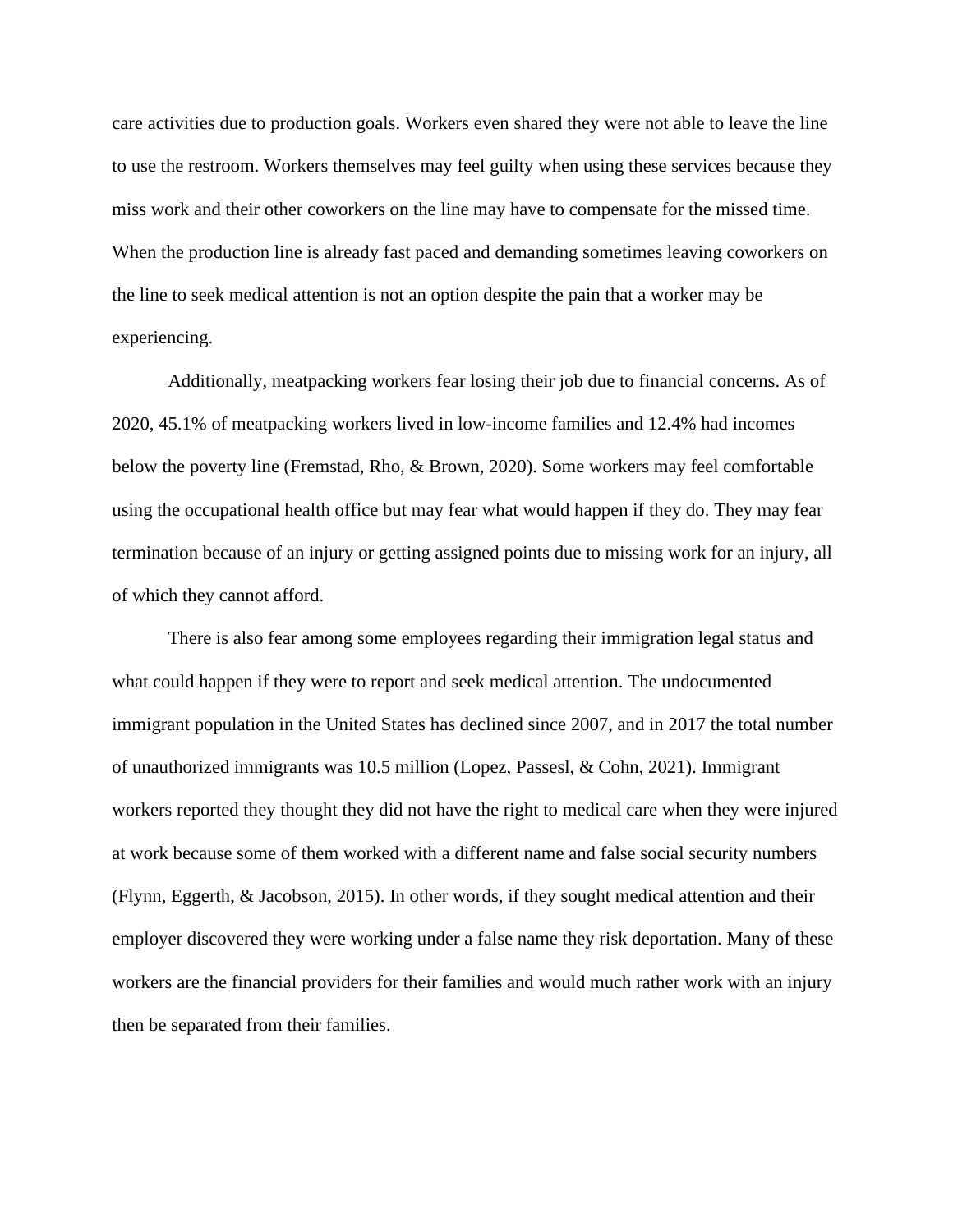Not only is there fear about what will happen if workers seek medical attention, but workers feel anxious and vulnerable when they use the occupational health services provided by their employers. Workers may not want to disclose how they got hurt because they may have been pushed to do things they should have not done in order to keep up with the demand. They also do not want to be labelled as lazy (Ramos et al., 2021). When a meatpacking worker goes to the occupational health office, they must take time off the line and workers fear their supervisors may think they are lazy and are looking for an excuse to avoid work. At times they may have to endure pain to keep up with the fast-paced production lines. Over the years production in meatpacking plants has increased, making it more demanding and leaving workers more vulnerable to injuries. To increase profits, meat processing plants companies "have sought to maximize the volume of production and minimize the cost of labor by pushing production speeds faster" (Human Rights Watch, 2019, p. 3). Employees have delayed using occupational health services because of the high work demands. They saw these services as time consuming and thought nothing could be done for them (Ramos et al., 2021). Employees may feel as if their health and safety is not prioritized due to meatpacking plants' concern for increasing production and profit (Ramos et al., 2021). Workers may also question if their medical information is in fact private or if it will be disclosed to their superiors, which can cause a sense of vulnerability and reduce trust, which may further discourage use of occupational health services.

A common theme found in a study by Ramos et al. (2021) was meatpacking workers saw few benefits in accessing occupational health services. The disciplinary point system was a barrier. Workers said their supervisors told them they could take time off work if they were sick, but a point was given if they did so. Workers in this study shared more costs to using occupational health services, in the end, said nothing could be done for them if had they used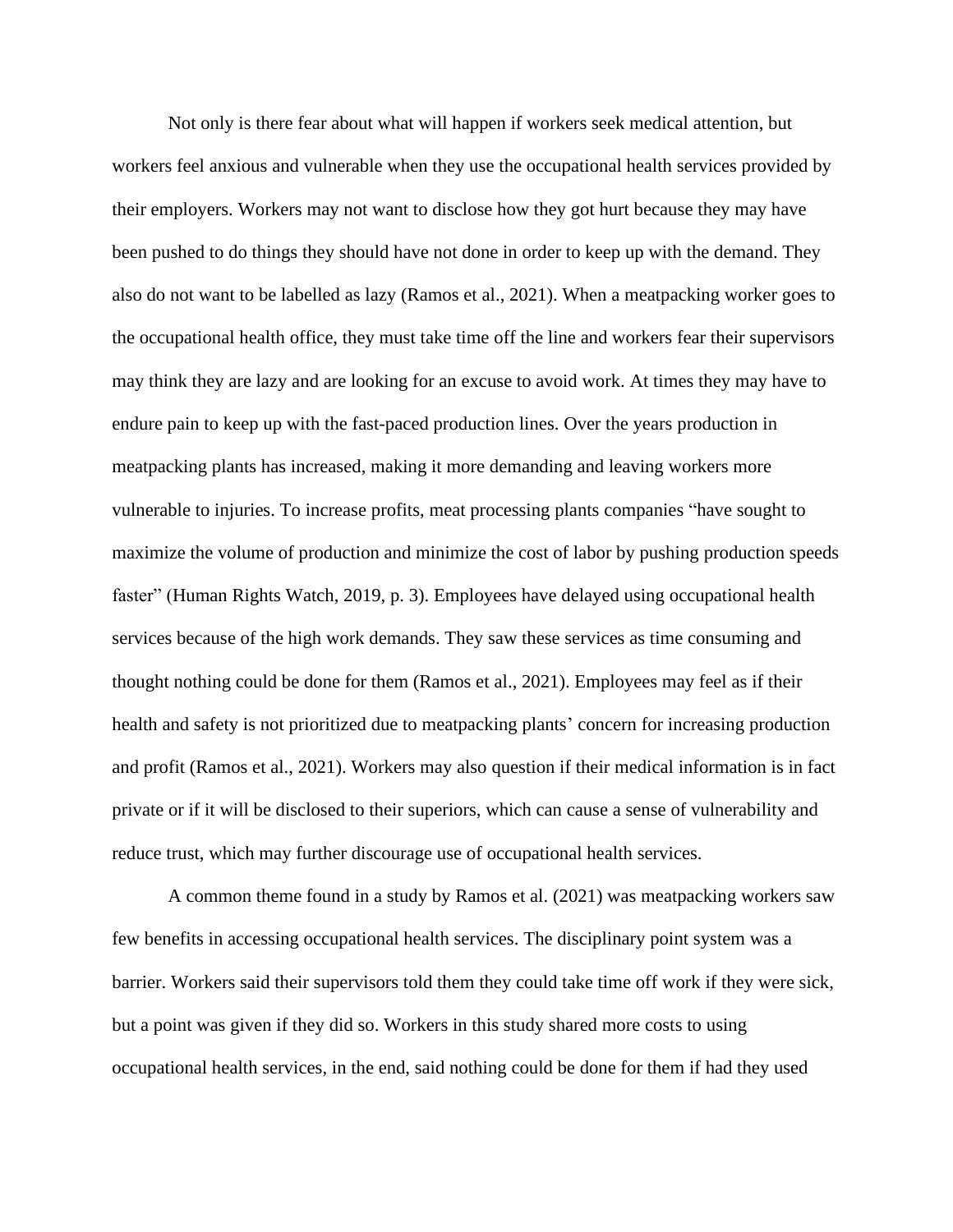these services anyway. Sometimes workers had to keep working even after disclosing to the health office staff that they had severe pain and were put on "light duty" which only meant they had to continue working with an injury. The level of trust in occupational health services may be compromised if workers experience or hear their coworkers having these negative experiences. Workers may have thought when they used those services it was going to hurt their work experience more than help it.

#### **Language**

Language can also impact use of health services. When patients do not speak the native language, they may be fearful because they are not able to understand what is going on (Floyd  $\&$ Sakellarious, 2017). Language barriers can be discouraging, particularly if patients cannot confidently explain what may hurt or what is wrong. Workers may also feel ashamed because they are not able to speak English while their coworkers can. In a study by Floyd  $\&$  Sakellariou (2017), patients expressed how they felt shame because of their lack of education and language skills. In a study by Ramos et al. (2021), meatpacking workers found it challenging to complete tasks such as a hearing test due to language barriers and sometimes relied on coworkers to interpret for them. This can be a problem because coworkers are usually not professional medical interpreters and may not have the qualifications to interpret for the workers that use the occupational health services. Hacker et al (2015) found patients that did not speak the dominant language feared being misunderstood when accessing health services. Being misunderstood in healthcare settings is a barrier because someone's illness or injury may be understood as being mild when it is severe. Meatpacking workers face risks daily, and not being able to express how they truly feel or being misunderstood is a factor to consider when examining levels of trust. There should never be assumptions in the healthcare system that everyone can speak the native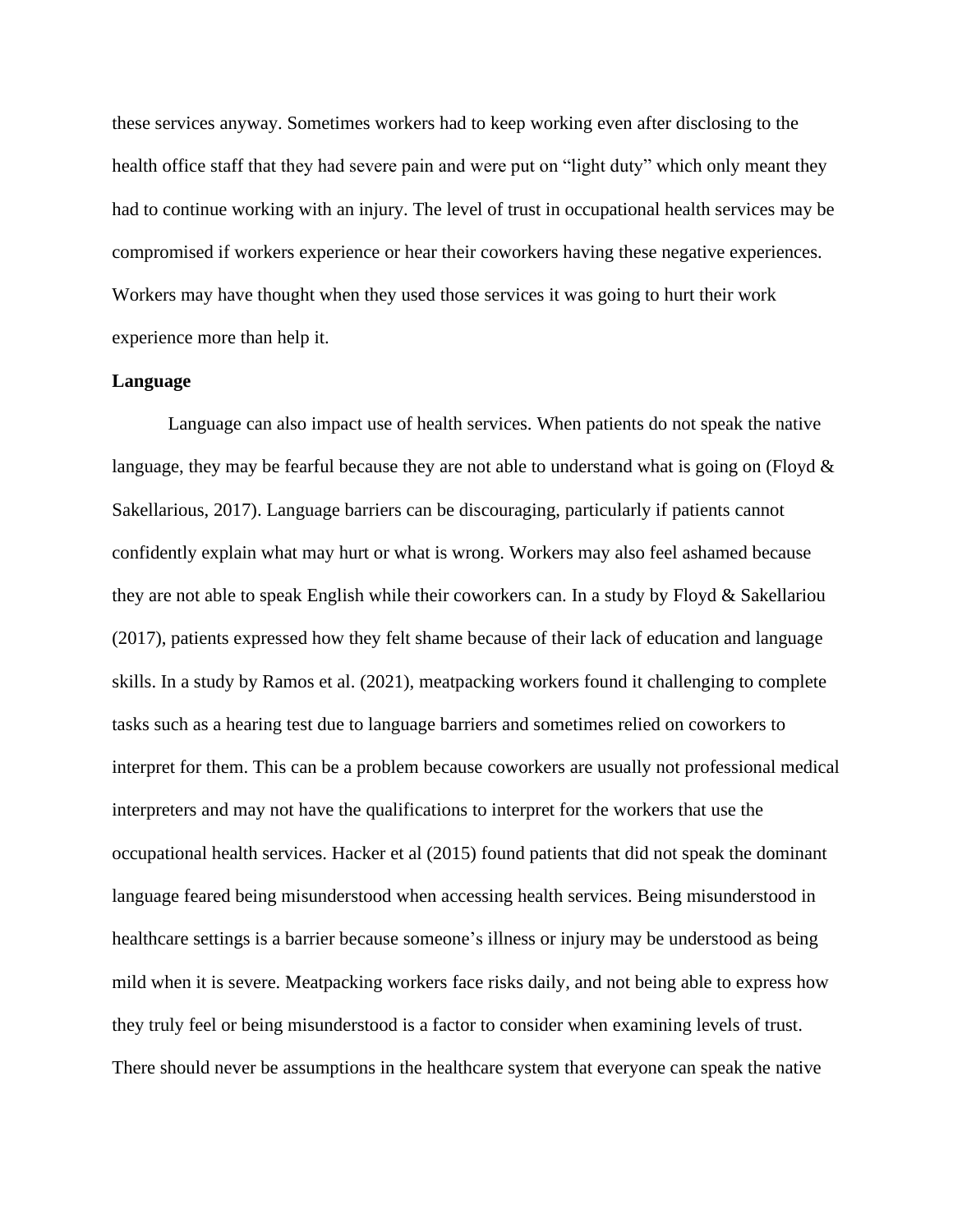language as these assumptions may alienate patients, highlighting the need for professional interpreters and why they should be provided.

Language barriers can also affect one's health literacy. Understanding health terms is daunting especially since a significant number of workers have low levels of formal education. Not only are meatpacking workers at a disadvantage for understanding due to language they may have a challenge understanding overall what the health professional is recommending because of low health literacy. People with high health literacy level can seek out, interpret, and understand health messages, treatment options, and health instructions (Lambert et al, 2014). Lower levels of health literacy may further negatively affect trust of the occupational health services. If workers do not understand what they need to do to manage their injury they may see these services as a waste of time and feel as if there is no reason for them to visit the office. Current research has found meatpacking workers feel as if there are few benefits in accessing these services (Ramos et al., 2021).

### **Gender**

According to the Centers for Disease Control and Prevention (CDC), women (32.3%) were more likely than men (26.0%) to have visited one or more urgent care centers or health clinics in the past 12 months (CDC, 2021). Studies have found women are more likely to seek primary care than men (Perelman, Fernandes, & Mateus, 2012). "Women are less likely than men to receive the most effective, advanced treatments and diagnostic procedures available for a variety of health conditions" (Homan, 2019, p. 487). Studies have shown how gender can also be a barrier when accessing healthcare. Men may be more hesitant to access healthcare than women in part due to masculinity norms or not seeing their illnesses as severe.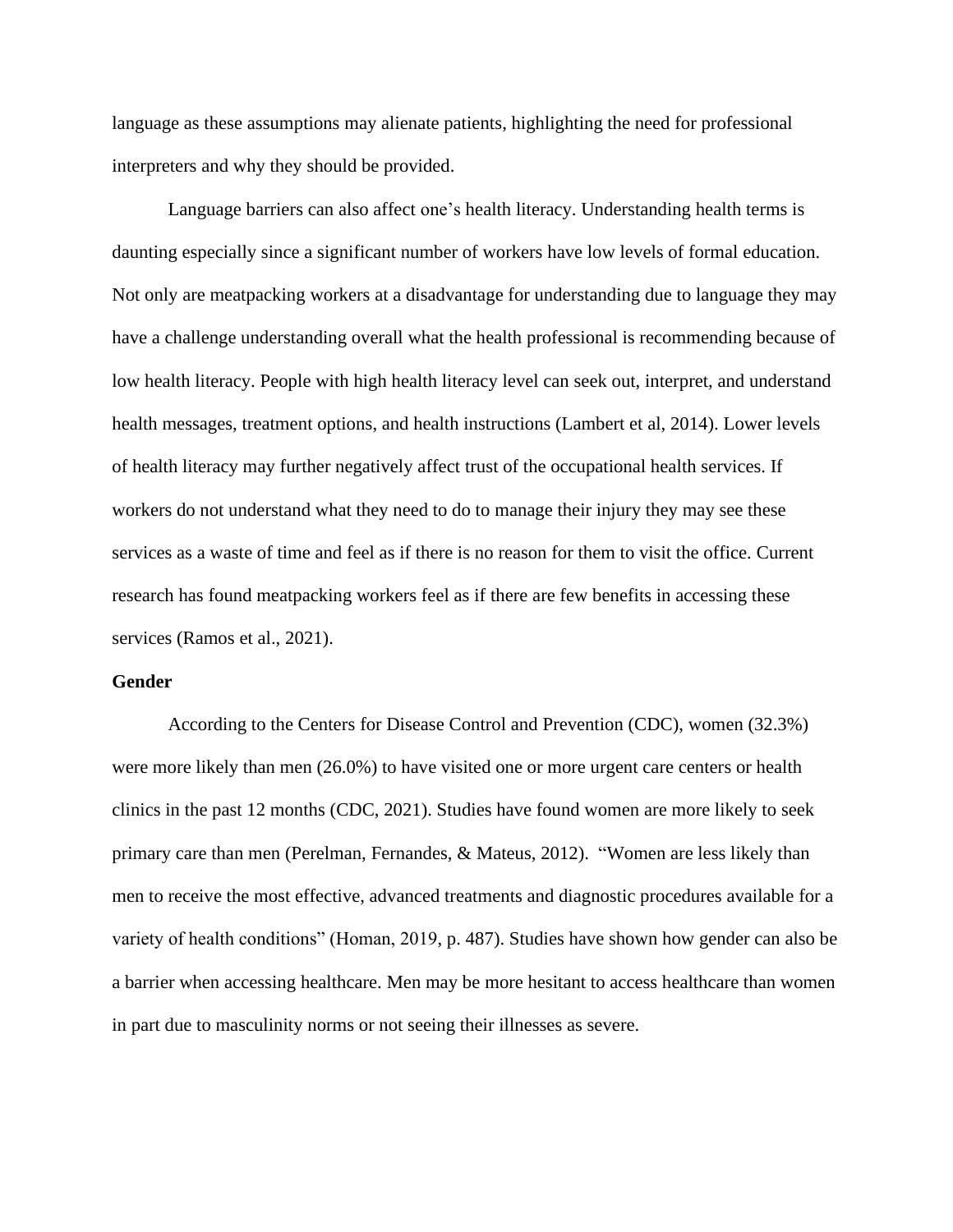A person's age may also impact their experiences when accessing healthcare. Older people may face barriers such as age discrimination and not age-appropriate care. In a 2010 multi-country survey, it was found that when older people accessed healthcare they felt as if the health professionals had little knowledge regarding their condition and did not provide services that were age-appropriate (United Nations General Assembly, 2018). Older individuals have also reported age discrimination which has discouraged then from seeking the medical attention they need (UNDESA, 2018). In meatpacking plants, there are employees with a wide range of ages, including older individuals, and age may influence levels of trust.

The barriers meatpacking workers face must be acknowledged and may speak to why there may be a distrust of the occupational health office. Workers at meatpacking plants are a diverse population in terms of race/ethnicity, age, gender, and English proficiency, and with such a diverse workforce, it is important to understand how trust in the occupational health office may vary. Several factors may affect trust including discrimination and previous negative experience with the healthcare system, limited knowledge of labor rights, fear associated with immigration or retaliation, limited English proficiency, gender, and age.

### **Age**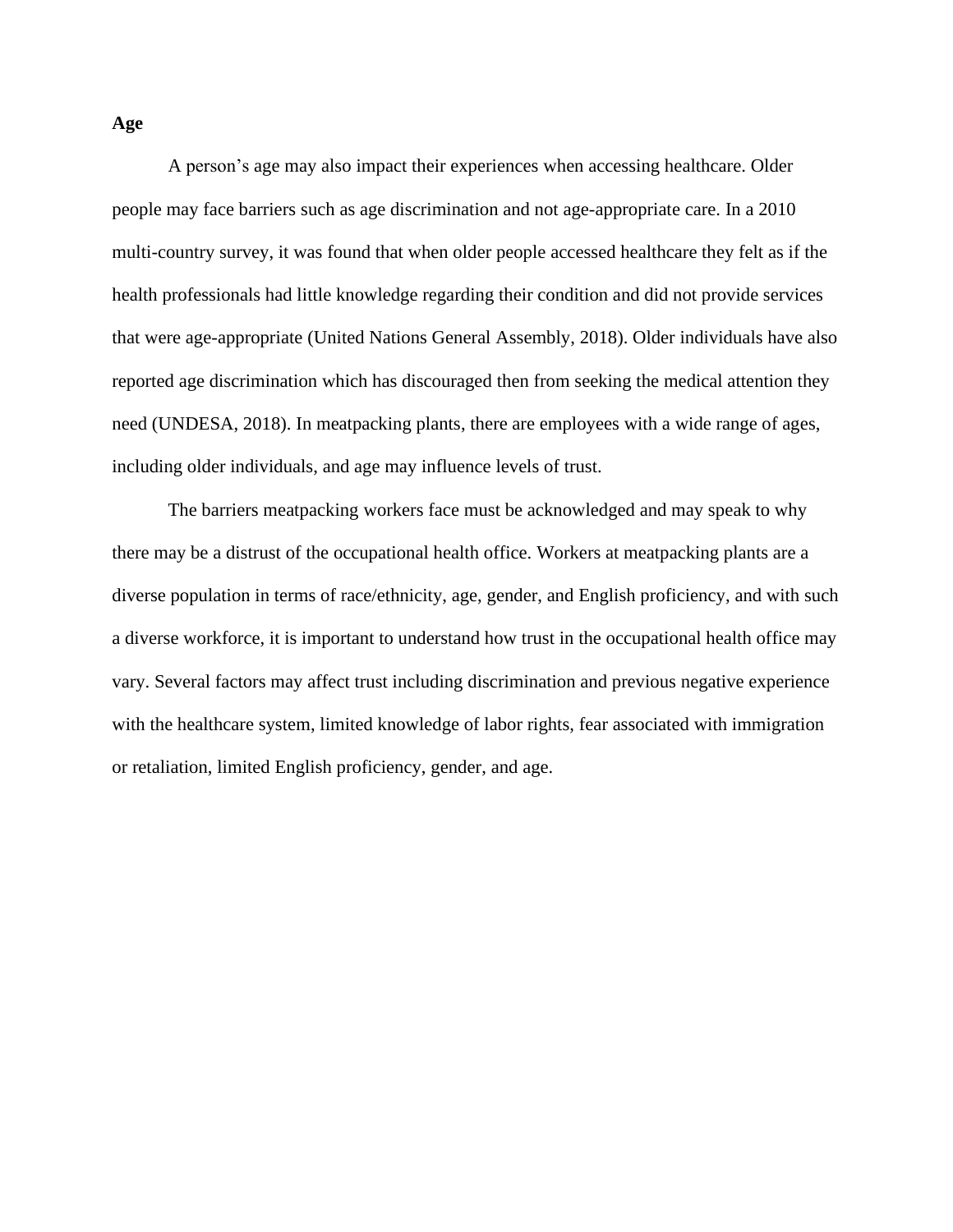### **Chapter 3**

### **Data and Methods**

The purpose of this study is to analyze meatpacking workers' level of trust in the occupational health services at their workplace by Hispanic/Latino ethnicity, gender, and English language proficiency. Among meatpacking workers, I hypothesized the following:

H1: There are lower levels of trust in the occupational health office among Hispanics compared to non-Hispanics.

H2: There are lower levels of trust in the occupational health office among males compared to females.

H3: There are lower levels of trust in the occupational health office among those with limited English proficiency compared to those that are English proficient.

A quantitative survey of meatpacking plant workers in Grand Island, Nebraska was conducted with 120 study participants. Inclusion criteria were that participants had to be at least 19 years old and currently employed at a slaughter or meat processing (meatpacking) facility. Surveys were administered from June-August 2021 by the Center for Reducing Health Disparities team through verbal interviews with workers conducted both in-person and over the phone. Study participants were recruited through community events (e.g., COVID-19 vaccine clinic at St. Mary's Catholic Church), worker union leadership, and social networks of research team members and collaborators. Workers had the option to complete the 30-minute survey in English or Spanish. Workers who completed the survey were given a \$10 Visa gift card. This funded project was led by Dr. Athena Ramos and approved the UNMC Institutional Review Board, IRB #921-20-EX.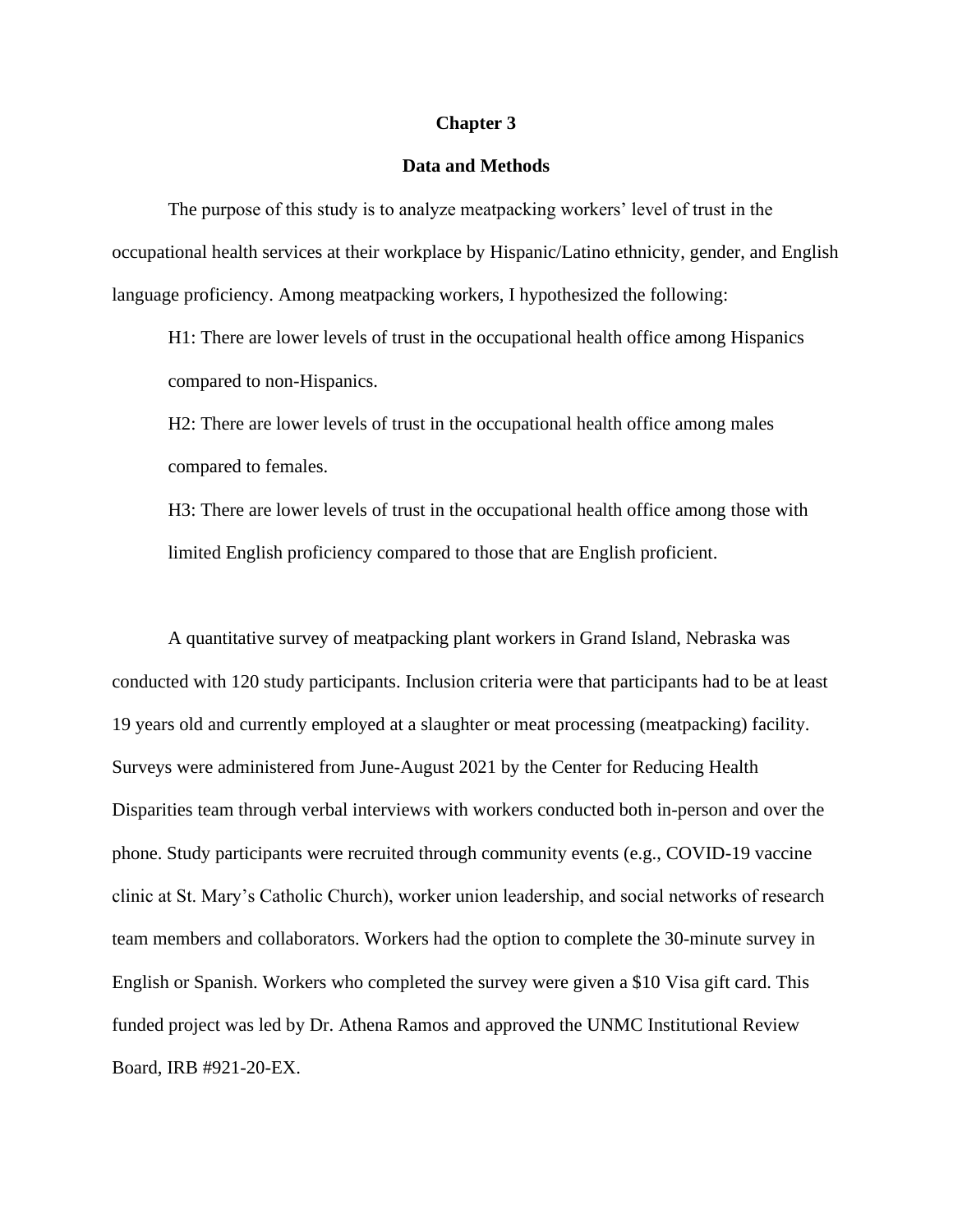### **Measures**

### *Trust in Occupational Health Office*

The survey included six questions related to trust in the occupational health office (i.e., nurses' office) at the plant. For this study, we defined trust as honesty, confidentiality, dependability/reliability, communication, competency, and transparency. Communication and transparency in this study included if the people in the plant's health office can communicate effectively with workers, acted in a confidential manner keeping personally sensitive information private, dependability/reliability, and if it was easy to get services at the plant's health office. As for competency, this included if the plant's health office provided quality care, and honesty included if the plant put the interests of the workers first. These six trust questions were drawn from previously validated instruments including the Trust in Physician Scale, Patient Trust Scale, and Multidimensional Trust in Health Care Systems Scale (Pearson & Raeke, 2000; Tn & Kutty, 2015). Questions included:

- 1. It is easy to get services at the plant's health office.
- 2. The plant's health office provides quality care.
- 3. The plant's health office keeps personally sensitive health information private.
- 4. The people who work in the plant's health office communicate effectively with workers.
- 5. The plant's health office puts the best interests of the workers first.
- 6. In general, I trust the plant's health office.

These questions had response options as strongly disagree (0), disagree (1), neutral (2), agree (3), and strongly agree (4). Scores ranged from 2 to 24 with an average score of  $13.65$  (SD = 4.75). Higher scores for these questions reflected higher levels of trust. The internal consistency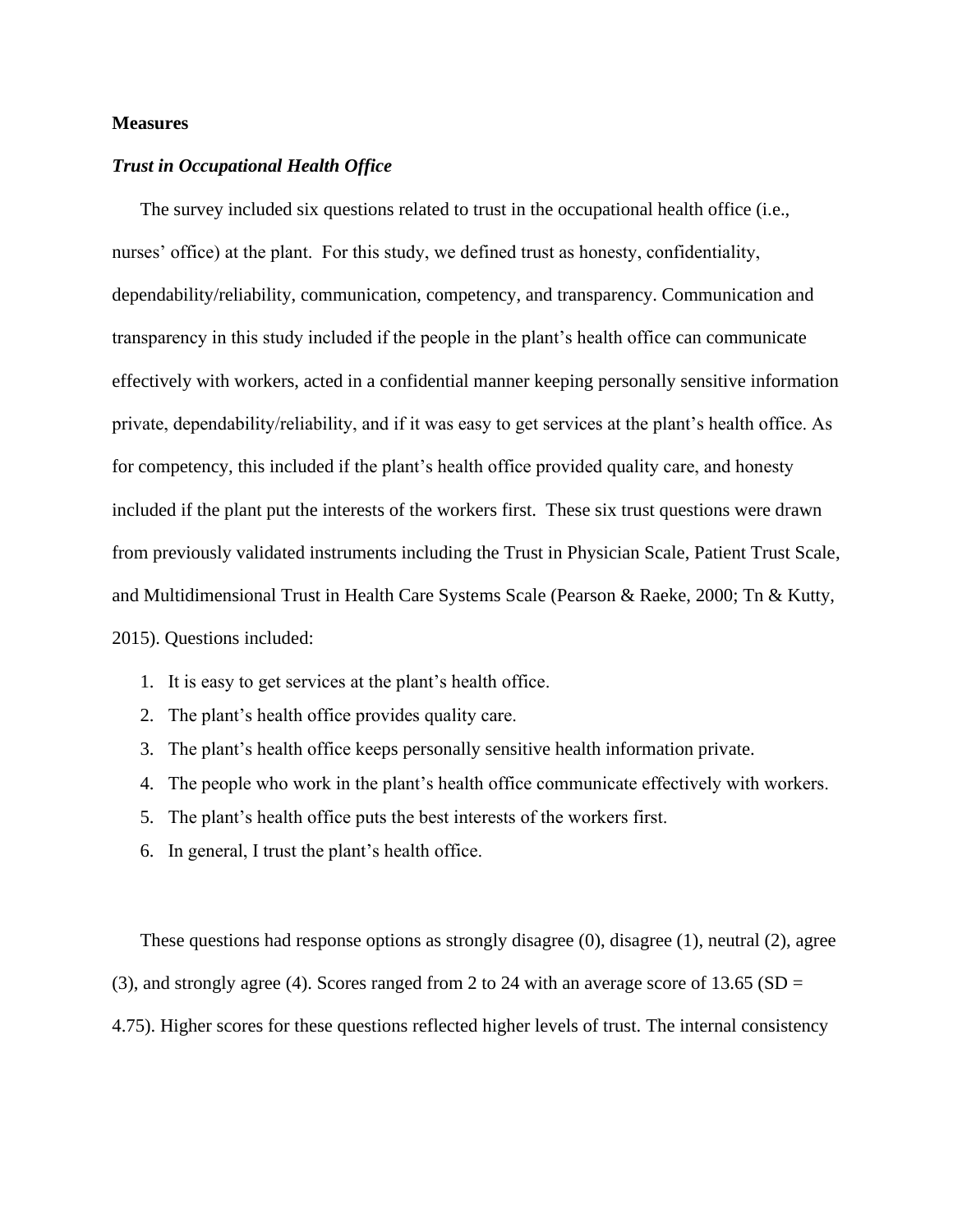for the six health office questions was assessed using the Cronbach's alpha. In this sample, there was good internal consistency,  $\alpha = 856$ .

### *Demographics Characteristics*

Demographic information such as age, gender, race/ethnicity, language, and education was also collected. Gender was coded male (0) and female (1). Hispanic was coded (0) and non-Hispanic (1). Age was recoded into four categories: age 25 and under (0), 26-40 years old (1), 41-55 years old (2), and over 56 years of age (3). English proficiency was originally coded as well, very well, not at all, and a little. This was then recoded into two different categories representing English proficient (0) and limited English proficient (1). Education was a continuous variable, and participants were asked to answer years of formal education (in years) they completed.

### **Data Analysis**

The data was analyzed using IBM SPSS version 27 software. Descriptive analyses were conducted to find the mean, standard deviation, and frequency for each of the six trust items and all demographic variables of interest. Then, a new continuous variable for a total trust in the occupational health office was created by summing the six health office trust items. Mann-Whitney tests were conducted to assess differences in levels of trust by ethnicity, gender, and English proficiency. The Mann-Whitney test was chosen because there a non-normal and unbalanced distribution was observed within the data.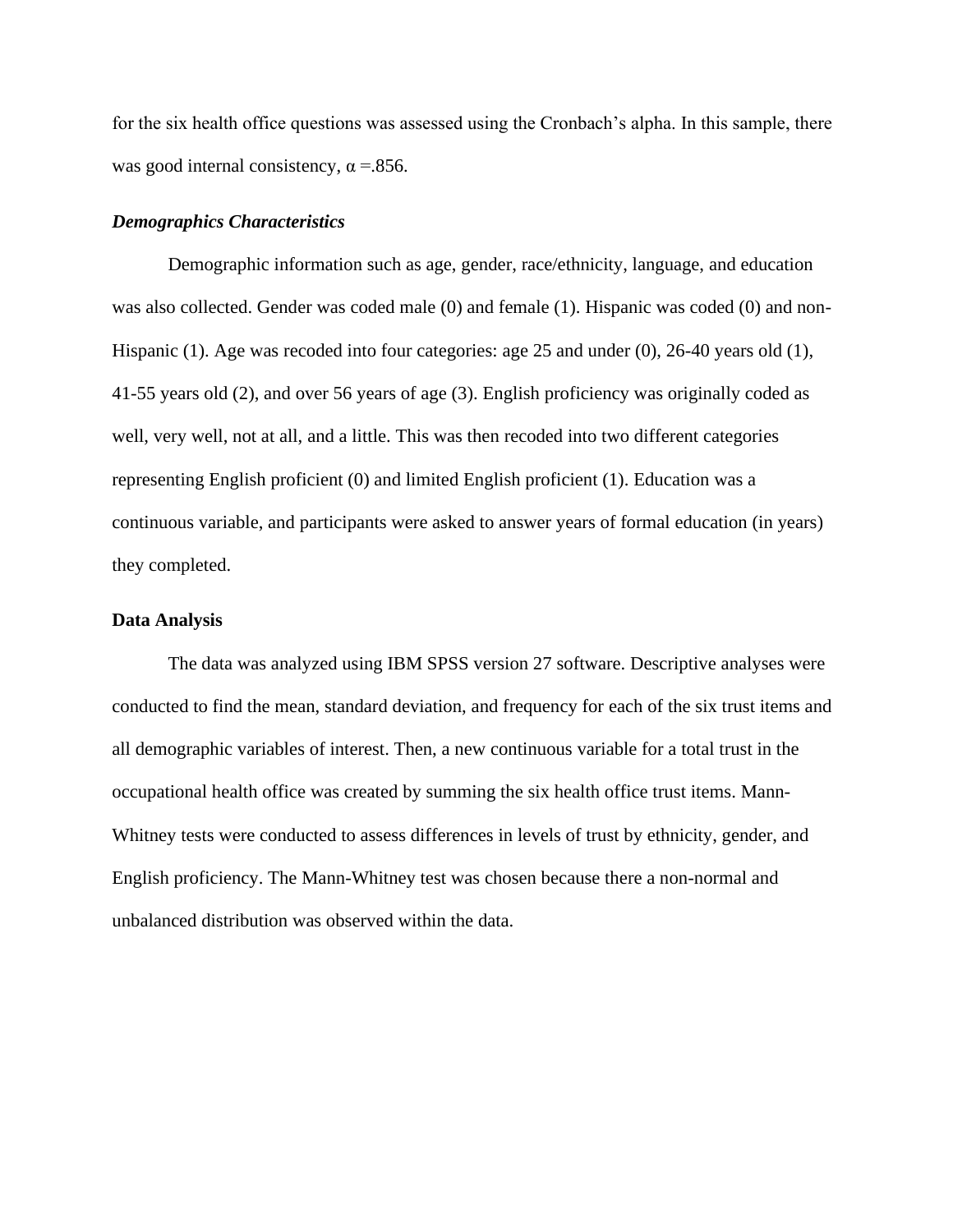### **Chapter 4**

### **Results**

Participants included 120 meatpacking workers from Grand Island, NE. Of the total, 108 (90%) of the participants were Hispanic and 12 (10%) were non-Hispanic. Participants were from the United States, Guatemala, El Salvador, as well as other countries. Most participants had limited English proficiency meaning that they spoke English not well or not at all. Demographic characteristics can be found in Table 1.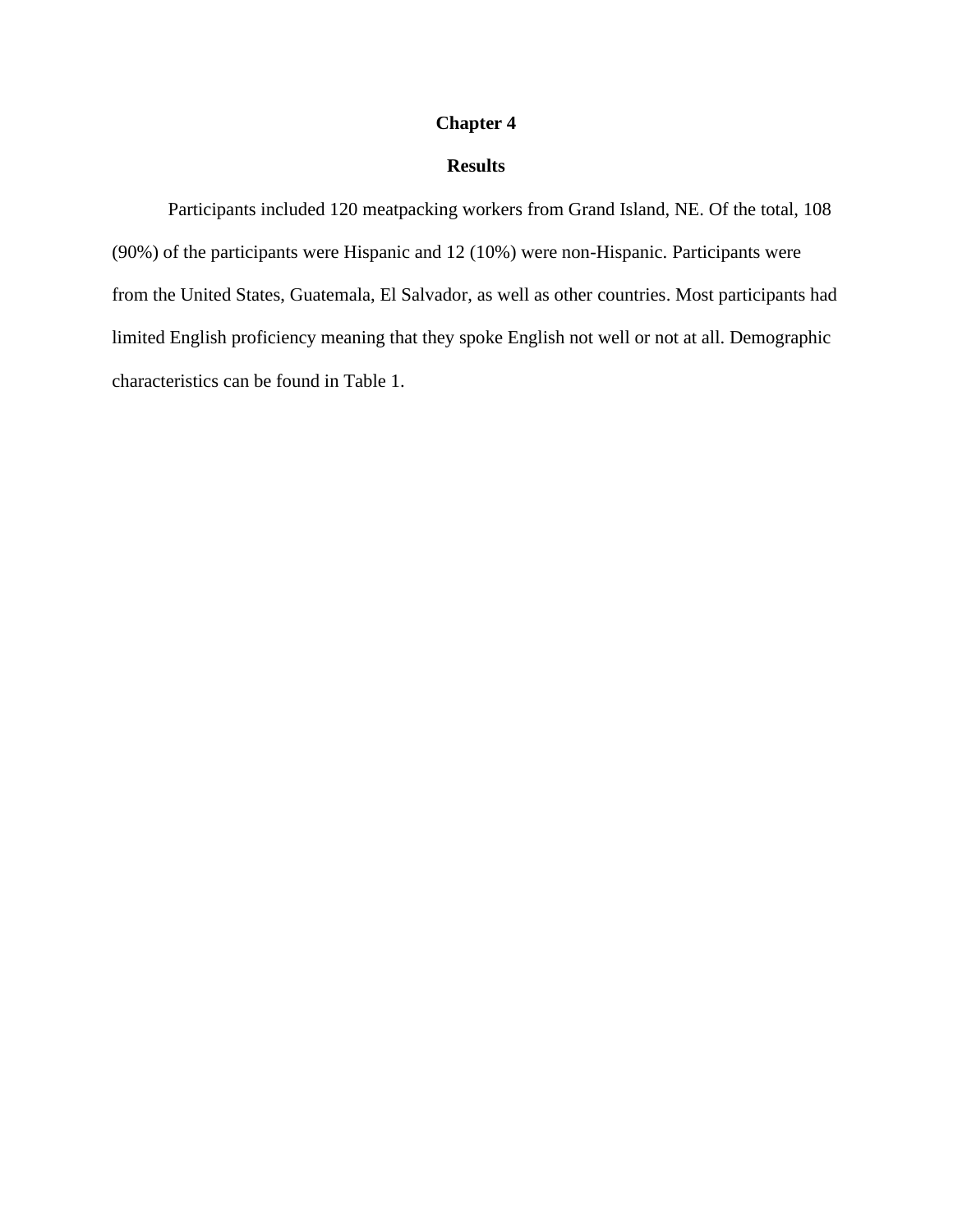## **Table 1**

# *Demographics of meatpacking workers*

| Demographics                                   | N(% )      | Mean (SD) |
|------------------------------------------------|------------|-----------|
| Gender $(N=119)$                               |            |           |
| Male                                           | 47 (39.5)  |           |
| Female                                         | 72(60.5)   |           |
| <b>Ethnicity</b>                               |            |           |
| Hispanic                                       | 108 (90.0) |           |
| Non-Hispanic                                   | 12(10.0)   |           |
| Language (N=115)                               |            |           |
| Spanish                                        | 110(95.7)  |           |
| English                                        | 2(1.7)     |           |
| Other                                          | 3(2.4)     |           |
| Age (N=117)                                    |            | 46(13.4)  |
| < 25                                           | 9(7.7)     |           |
| 26-40                                          | 34(29.1)   |           |
| $41 - 55$                                      | 41 (35.0)  |           |
| $>56$                                          | 33(28.2)   |           |
| <b>Country of Origin (N=119)</b>               |            |           |
| <b>USA</b>                                     | 13 (10.9)  |           |
| Mexico                                         | 33 (27.7)  |           |
| Guatemala                                      | 26(21.8)   |           |
| El Salvador                                    | 19(16.1)   |           |
| Other                                          | 28(23.5)   |           |
| Length of time in the United States (in years) |            | 21(12.2)  |
| <b>Years of formal education</b>               |            | 9.3(4.6)  |
| Tenure working at the facility (in years)      |            | 11.6(9.4) |
| English proficiency (N=119)                    |            |           |
| <b>Limited English Proficient</b>              | 73 (61.3)  |           |
| <b>English Proficient</b>                      | 46(38.7)   |           |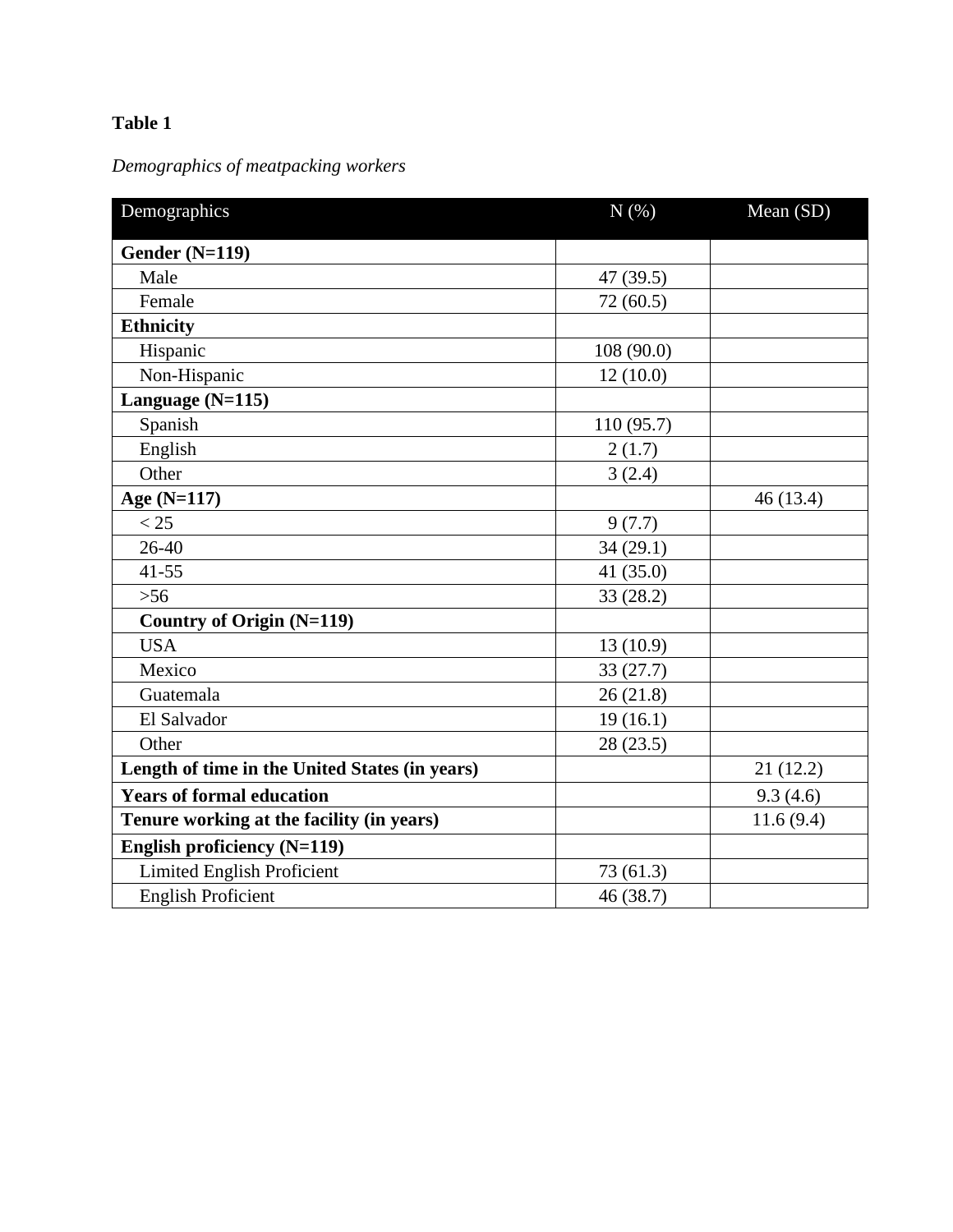### **Trust by Ethnicity**

Non-Hispanics had a lower level of trust than Hispanics on the trust scale (possible range from 0 to 24). The mean score for Hispanics was  $14.0$  (SD = 4.5) and for non-Hispanics the mean score was  $10.4$  (SD = 5.9). The Mann-Whitney test indicated that the level of trust was significantly greater for Hispanics (mean rank  $= 61.5$ ) than non-Hispanics (mean rank  $= 39.82$ ),  $U = 372$ ,  $p = .044$ .

There were significant differences in scores on two individual items between Hispanics and non-Hispanics: It is easy to get service at the plant's health office,  $p = .011$  and the plant's health office keeps personally sensitive health information private  $p = .011$ . Refer to Table 2.

### **Trust by Gender**

Although females had a higher average level of trust compared to males, there was no significant difference by gender. The average trust in the occupational health office score for males was  $12.8$  (SD = 4.5) whereas females had an average trust score of  $14.2$  (SD = 4.9).

The Mann-Whitney test indicated that there was a significant difference between males and females on one item referring to effective communication, with females reporting better communication than males, mean rank =  $64.87$  compared to mean rank =  $52.84$ , U = 1342 p = .041. See Table 3.

### **Trust by English Proficiency**

Although study participants that had limited English proficiency had a higher trust score compared to English proficient participants, there was no significant difference by language proficiency. Limited English proficient participants had a mean score of  $14.1$  (SD = 4.7) on the trust scale compared to English proficient participants who had a mean score of  $13.0$  (SD = 4.8).

The Mann-Whitney test indicated that there was a significant difference between English proficient participants and limited English proficient participants on one item referring to whether the plant's health office keeps personally sensitive health information private, with limited English proficient participants reporting higher trust than English proficient participants, mean rank= 63.82 compared to mean rank 52.49, U= 1327 p= .048. See Table 4.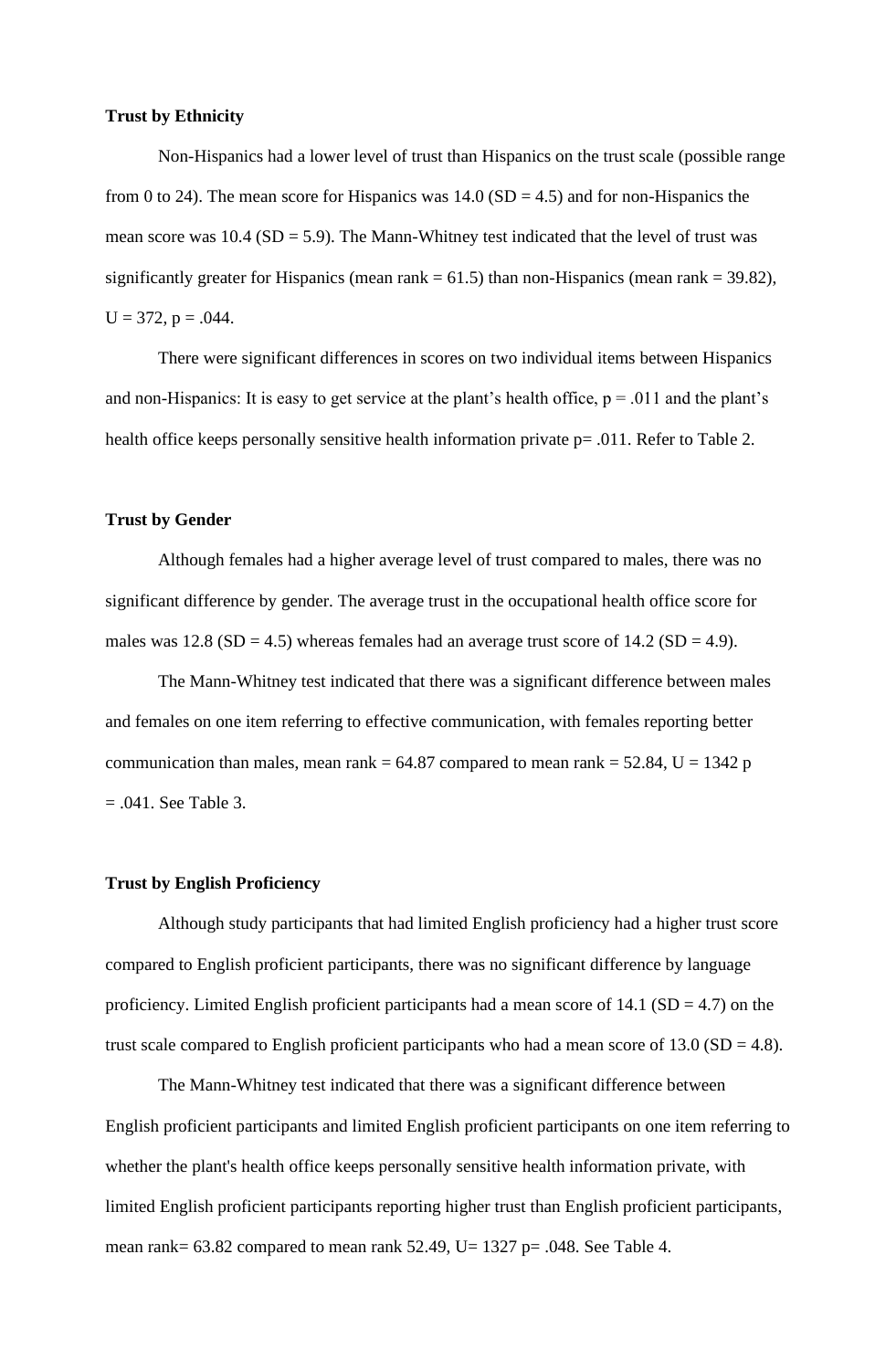## **Table 2**

# *Trust in health office by Hispanic ethnicity*

| Variable                                                                                       | Ethnicity    | $\mathbf N$ | Mean<br>Rank | U      | Z        | $\boldsymbol{D}$ |
|------------------------------------------------------------------------------------------------|--------------|-------------|--------------|--------|----------|------------------|
| It is easy to get services at the plant's health office**                                      | Hispanic     | 108         | 62.43        | 331.5  | $-2.530$ | 0.011            |
|                                                                                                | Non-Hispanic | 11          | 36.14        |        |          |                  |
| The plant's health office provides quality care<br>2.                                          | Hispanic     | 108         | 61.2         | 464    | $-1.251$ | 0.211            |
|                                                                                                | Non-Hispanic | 11          | 48.18        |        |          |                  |
| The plant's health office keeps personally sensitive health information<br>3.<br>private**     | Hispanic     | 107         | 61.78        | 344.50 | $-2.550$ | 0.011            |
|                                                                                                | Non-Hispanic | 11          | 37.32        |        |          |                  |
| The people who work in the plant's health office communicate<br>4.<br>effectively with workers | Hispanic     | 108         | 61.83        | 396.5  | $-1.948$ | 0.051            |
|                                                                                                | Non-Hispanic | 11          | 42.05        |        |          |                  |
| The plant's health office put the best interests of the workers first<br>5.                    | Hispanic     | 108         | 61.37        | 446    | $-1.424$ | 0.155            |
|                                                                                                | Non-Hispanic | 11          | 46.55        |        |          |                  |
| In general, I trust the plant's health office<br>6.                                            | Hispanic     | 108         | 60.77        | 511    | $-0.792$ | 0.429            |
|                                                                                                | Non-Hispanic | 11          | 52.45        |        |          |                  |
| Total trust in the plant's health office*                                                      | Hispanic     | 107         | 61.52        | 372    | $-2.011$ | 0.044            |
|                                                                                                | Non-Hispanic | 11          | 39.82        |        |          |                  |

*\* p < .05; \*\* p < .01*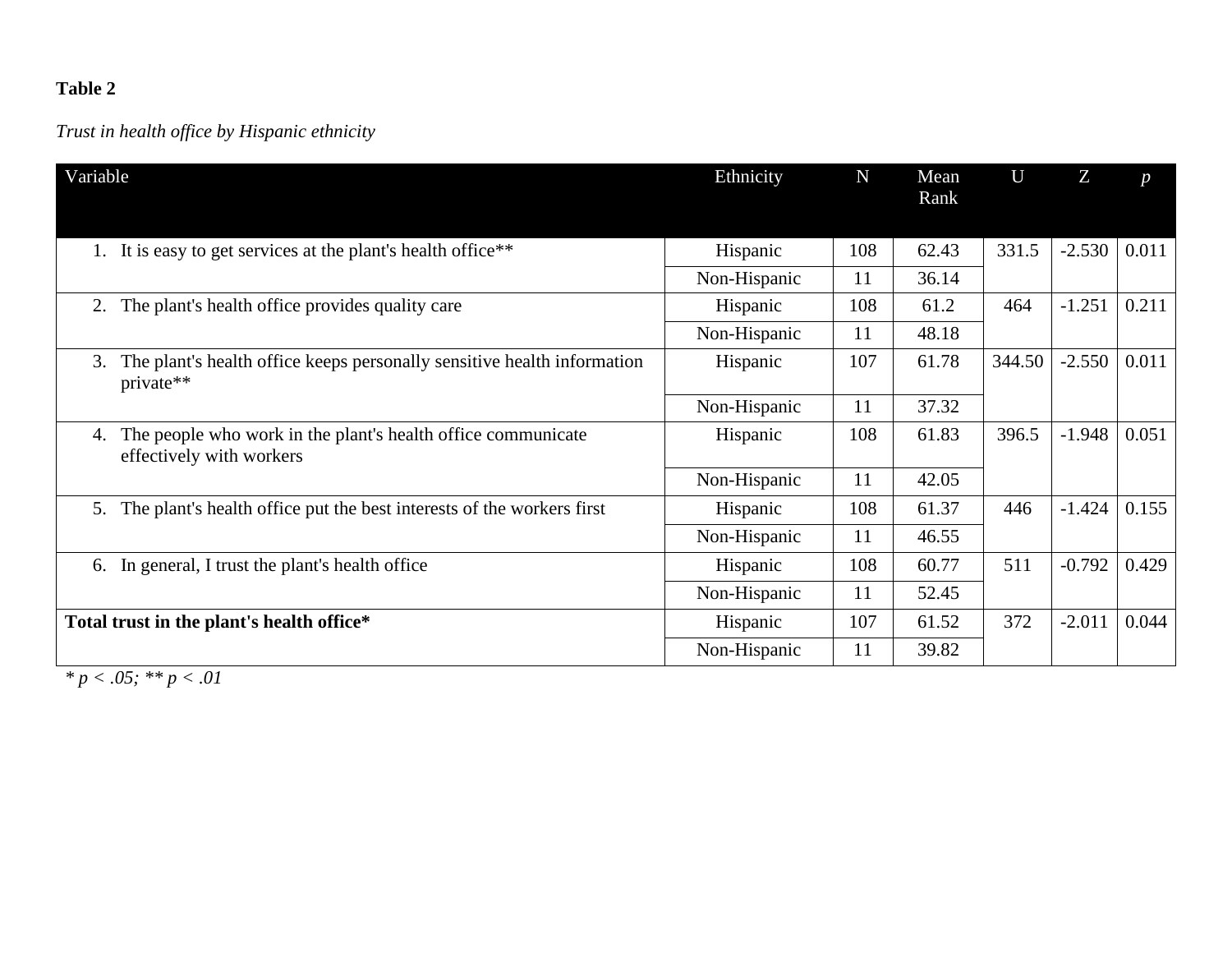## **Table 3**

# *Trust in the health office by gender*

| Variable                                                                                        | Gender | $\mathbf N$ | Mean<br>Rank | U        | Z        | $\boldsymbol{D}$ |
|-------------------------------------------------------------------------------------------------|--------|-------------|--------------|----------|----------|------------------|
| It is easy to get services at the plant's health office                                         | Male   | 47          | 57.88        | 1592.500 | $-0.568$ | 0.570            |
|                                                                                                 | Female | 72          | 61.38        |          |          |                  |
| The plant's health office provides quality care<br>2.                                           | Male   | 42          | 56.74        | 1539.000 | $-0.873$ | 0.383            |
|                                                                                                 | Female | 72          | 62.13        |          |          |                  |
| The plant's health office keeps personally sensitive health<br>3.<br>information private        | Male   | 46          | 52.76        | 1346.000 | $-1.931$ | 0.053            |
|                                                                                                 | Female | 72          | 63.81        |          |          |                  |
| The people who work in the plant's health office communicate<br>4.<br>effectively with workers* | Male   | 47          | 52.54        | 1341.500 | $-2.048$ | 0.041            |
|                                                                                                 | Female | 72          | 64.87        |          |          |                  |
| The plant's health office put the best interests of the workers first<br>5.                     | Male   | 47          | 56.7         | 1537.000 | $-0.883$ | 0.377            |
|                                                                                                 | Female | 72          | 62.15        |          |          |                  |
| 6. In general, I trust the plant's health office                                                | Male   | 47          | 56.02        | 1505.000 | $-1.057$ | 0.291            |
|                                                                                                 | Female | 72          | 62.60        |          |          |                  |
| Total trust in the plant's health office                                                        | Male   | 46          | 53.98        | 1402.000 | $-1.406$ | 0.160            |
|                                                                                                 | Female | 72          | 63.03        |          |          |                  |

*\* p < .05*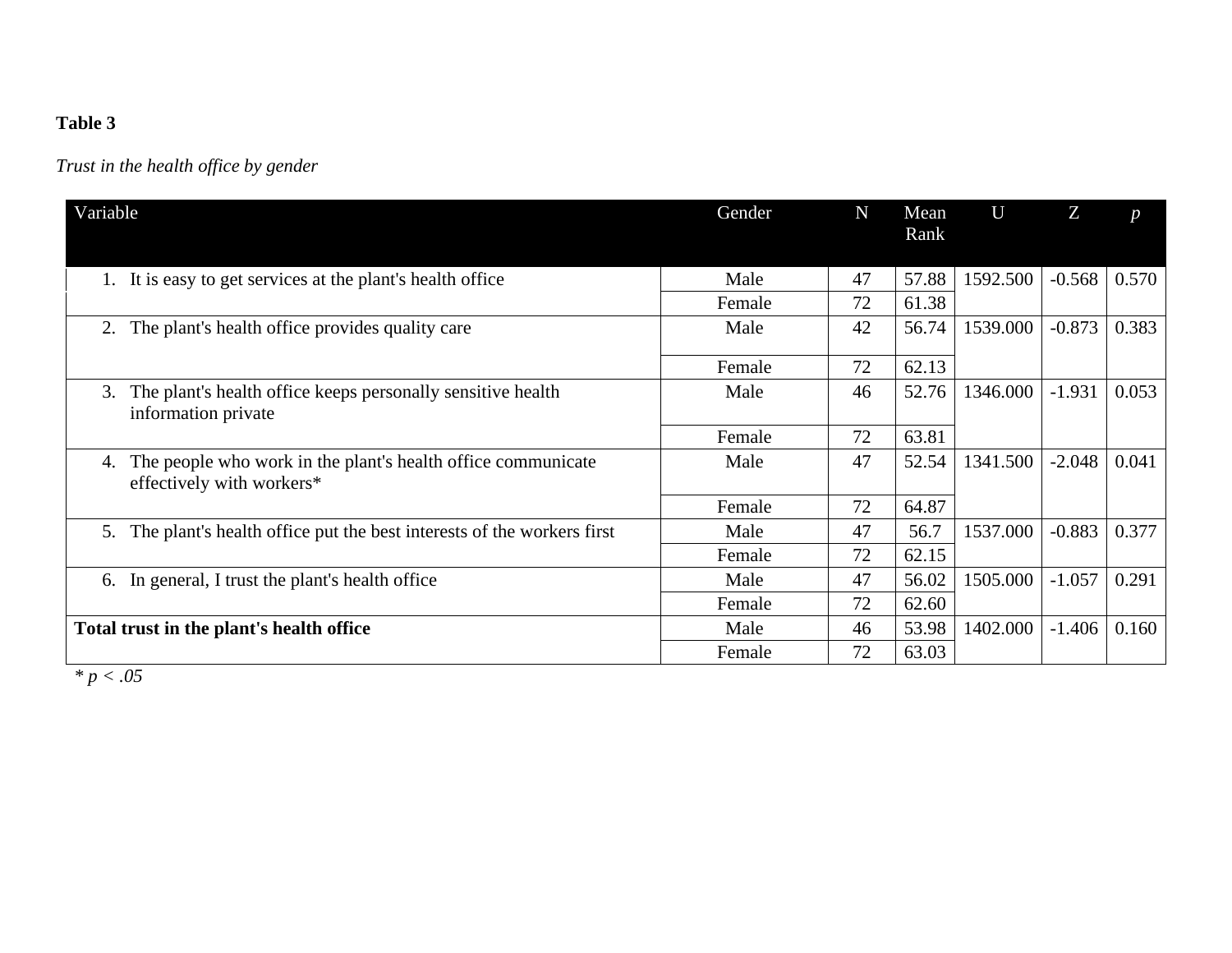## Table 4 *Trust in the health office by English proficiency*

| Variable                                                                                                             | English<br>proficiency | $\mathbf N$ | Mean<br>Rank | U        | Z        | $\boldsymbol{p}$ |
|----------------------------------------------------------------------------------------------------------------------|------------------------|-------------|--------------|----------|----------|------------------|
| It is easy to get services at the plant's health office                                                              | Proficient             | 46          | 55.91        | 1491.000 | $-1.078$ | 0.281            |
|                                                                                                                      | Limited                | 73          | 62.58        |          |          |                  |
| The plant's health office provides quality care<br>2.                                                                | Proficient             | 46          | 59.57        | 1659.000 | $-0.115$ | 0.909            |
|                                                                                                                      | Limited                | 73          | 60.27        |          |          |                  |
| The plant's health office keeps personally sensitive health<br>3.<br>information private*                            | Proficient             | 45          | 52.49        | 1327.000 | $-1.974$ | 0.048            |
|                                                                                                                      | Limited                | 73          | 63.82        |          |          |                  |
| The people who work in the plant's health in the plant's health<br>4.<br>office communicate effectively with workers | Proficient             | 46          | 56.01        | 1495.500 | $-1.076$ | 0.282            |
|                                                                                                                      | Limited                | 73          | 62.51        |          |          |                  |
| The plant's health office put the best interests of the workers<br>5.<br>first                                       | Proficient             | 46          | 55.17        | 1457.000 | $-1.27$  | 0.204            |
|                                                                                                                      | Limited                | 73          | 63.04        |          |          |                  |
| In general, I trust the plant's health office<br>6.                                                                  | Proficient             | 46          | 57.48        | 1563.000 | $-0.658$ | 0.511            |
|                                                                                                                      | Limited                | 73          | 61.59        |          |          |                  |
| Total trust in the plant's health office                                                                             | Proficient             | 45          | 55.79        | 1475.500 | $-0.928$ | 0.353            |
|                                                                                                                      | Limited                | 73          | 61.79        |          |          |                  |

*\* p < .05*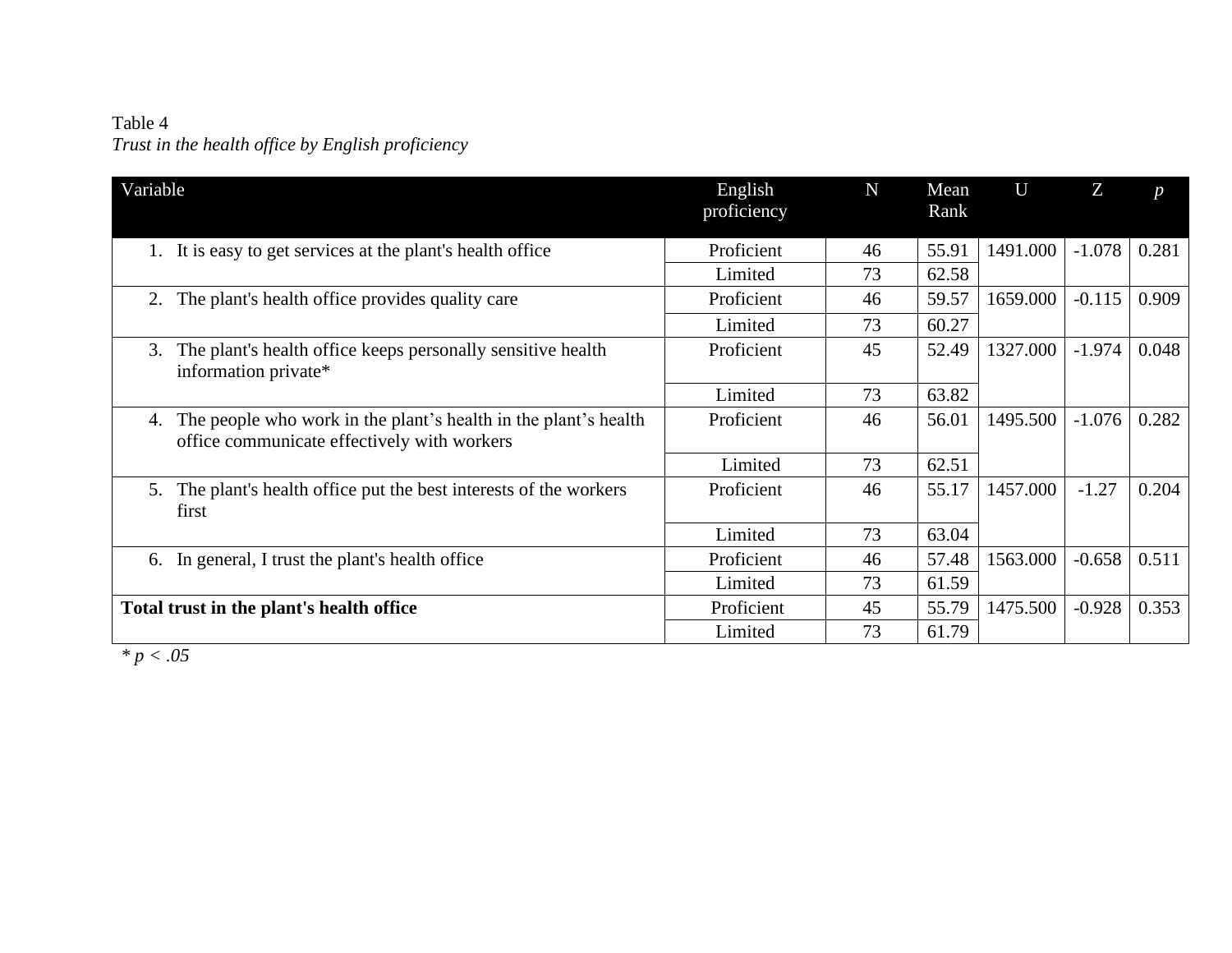#### **Chapter 5**

### **Discussion**

This study is unique because it assesses trust in occupational health services in the meatpacking industry; an industry where many workers are vulnerable. We found that non-Hispanics had lower levels of trust in the occupational health office than Hispanics. Our findings differ from a recent qualitative study that found that Hispanic meatpacking workers had little confidence and trust in the occupational health office (Ramos at al., 2021). These differences may be due to differences in methodology and conceptualization of trust.

It is important to examine the individuals' beliefs and experiences to understand what may encourage or discourage them from using services at the plant's health office. The Health Belief Model (HBM) is one of the most applied theories of health behavior (Glanz & Bishop, 2010). The primary concepts in the HBM include risk susceptibility, risk severity, benefits to action, barriers to action, self-efficacy, and cues to action (Jones et al, 2014). This model can help to understand why someone may or may not use health preventative services. HBM looks at how an individual's beliefs affect the actions they take regarding their health (Rawlett, 2011). If a person believes the occupational health office will not keep their personally sensitive information private, will not communicate effectively, will not provide quality care, is not easy to get services at the health office, the plant does not put the interests of the workers first and in general does not trust the plants health office, then they may not use the health office. Previous literature discusses how workers would rather work with an injury then use health services at meatpacking plants due to barriers they experience such as language, privacy concerns, and fear of diagnosis being told they may have to miss work which means no flow of income (Ramos et al., 2021). Such factors influence an individual's beliefs and perceptions to use health services.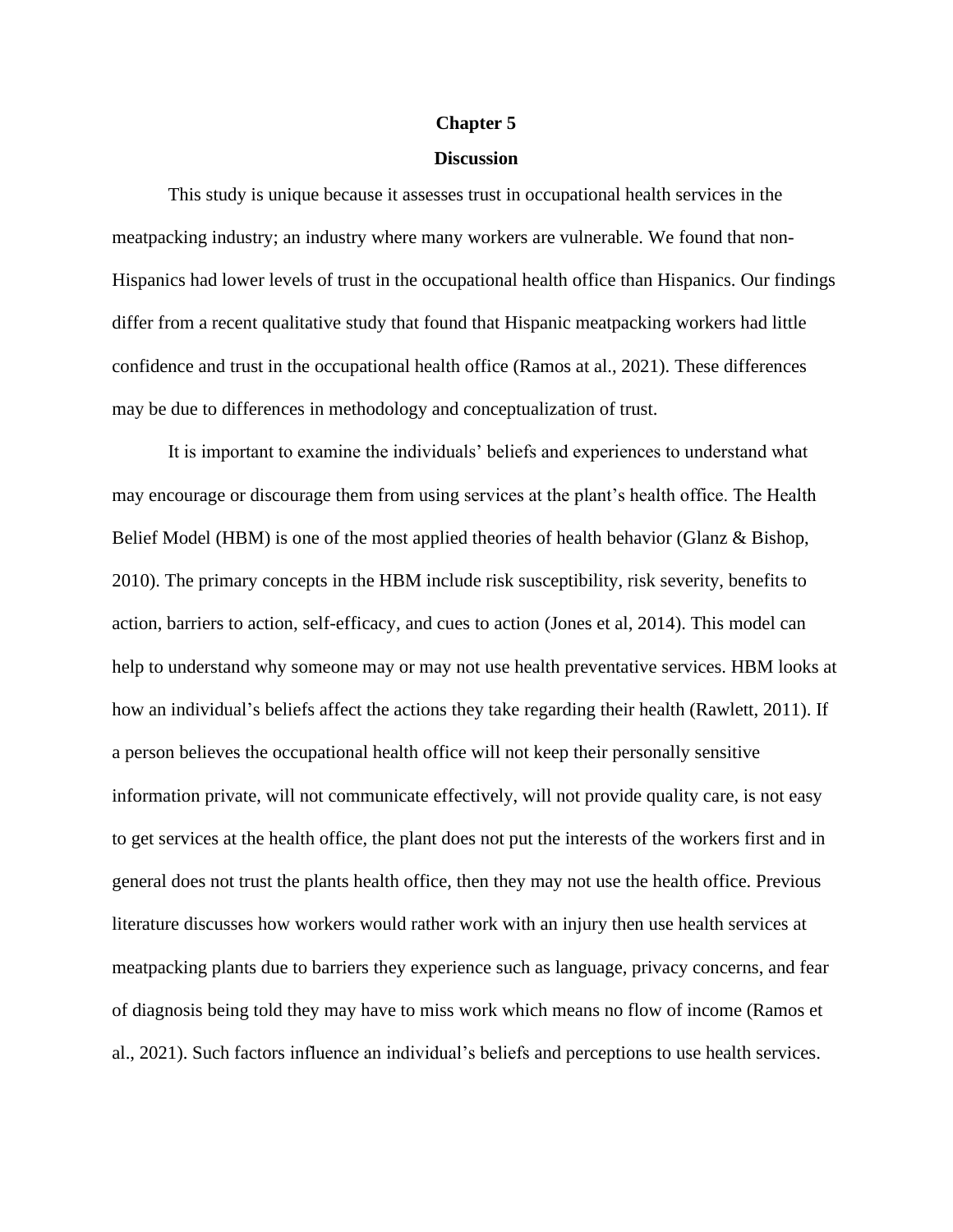If meatpacking plants want to have a high production rate, then their workers need to be healthy so they are productive. Workers cannot keep up with production demands if they continually work injured or ill. Healthier workers could lead to positive results such as higher productivity, an increase in job satisfaction, and most importantly in increase the trust of occupational health services. Trust in health services has been researched previously, and findings such as providing culturally appropriate educational materials, health screenings (e.g., blood pressure and cholesterol), and incorporating health-promoting activities to help manage work-related injuries could be applied in meatpacking plants (Rowland et al., 2021).

This study did not find a difference in trust based on gender. Workers shared very similar experiences, and working conditions are consistently poor for meatpacking workers. Many meatpacking workers have a responsibility to provide for their families and cannot afford to take time off work due to a recommendation from the occupational health office. In previous studies, workers noted that it was too time consuming to use occupational health services and they feared the point system. (Ramos et al, 2021). Providing education about benefits of using of the health office and how the occupational health office will work with workers perhaps by assigning them to a less strenuous work assignment if injured may increase the levels of trust among males. If the employee handbook could emphasize workers would not be given points if they reported an injury or took time to use these services in a reasonable amount of time this may motivate workers to use the occupational health services. Orientation could be a great time to encourage workers to use these services. During orientation, management could explain to workers that they will not be penalized and that information given to occupational health services will be kept private.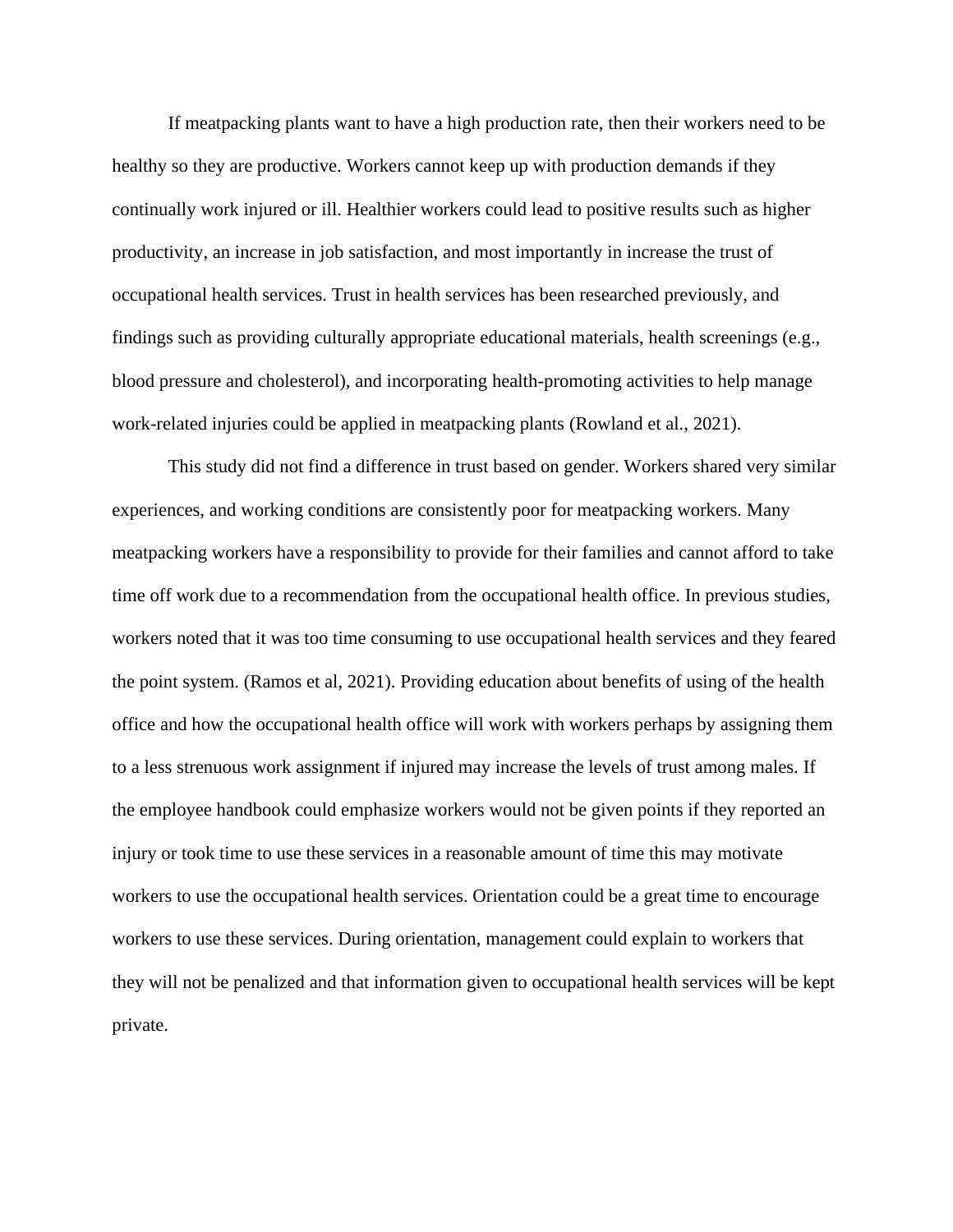There was no significant difference in levels of trust between limited English proficient workers and English proficient workers, but communication is still an important factor to build trust between a provider and a patient. Communication between the healthcare provider and patient can make all the difference; according to the Accreditation Council for Graduate Medical Education (2016), communication is one of the skills needed to demonstrate competence. If a healthcare provider can communicate effectively with their patient this can foster trust between the patient and the provider. For providers to know how to communicate effectively, they should also be aware of barriers that exist such as "patient's anxiety and fear, fear of litigation, fear of physical or verbal abuse, unrealistic patient expectations and doctors' burden of work" (Ha & Longnecker, 2010, p. 39). The RESPECT Model "promotes physicians' awareness of their own cultural biases and develops physicians' rapport with patients from different cultural backgrounds" (ACOG, 2016, p. 1). The RESPECT model is composed of the following elements: rapport, empathy, support, partnership, explanations, cultural competence, and trust. Building rapport between meatpacking workers and the occupational health office is the first step to establishing trust. Occupational health professionals need to make sure they avoid any assumptions and are willing to listen to workers. Occupational health professionals need to be empathetic, recognizing workers' feelings and understanding they may be worried about a variety of concerns or be nervous about visiting the office in general. Occupational health staff can provide support by reassuring workers that they are there to help them and that their health and well-being is their main priority. Working together can help address health problems and can help the workers see that not only is the occupational health office concerned about their wellbeing but departments and team members such as supervisors care as well. As we found in this study, workers had an average of 9.3 years of formal education. With educational levels varying,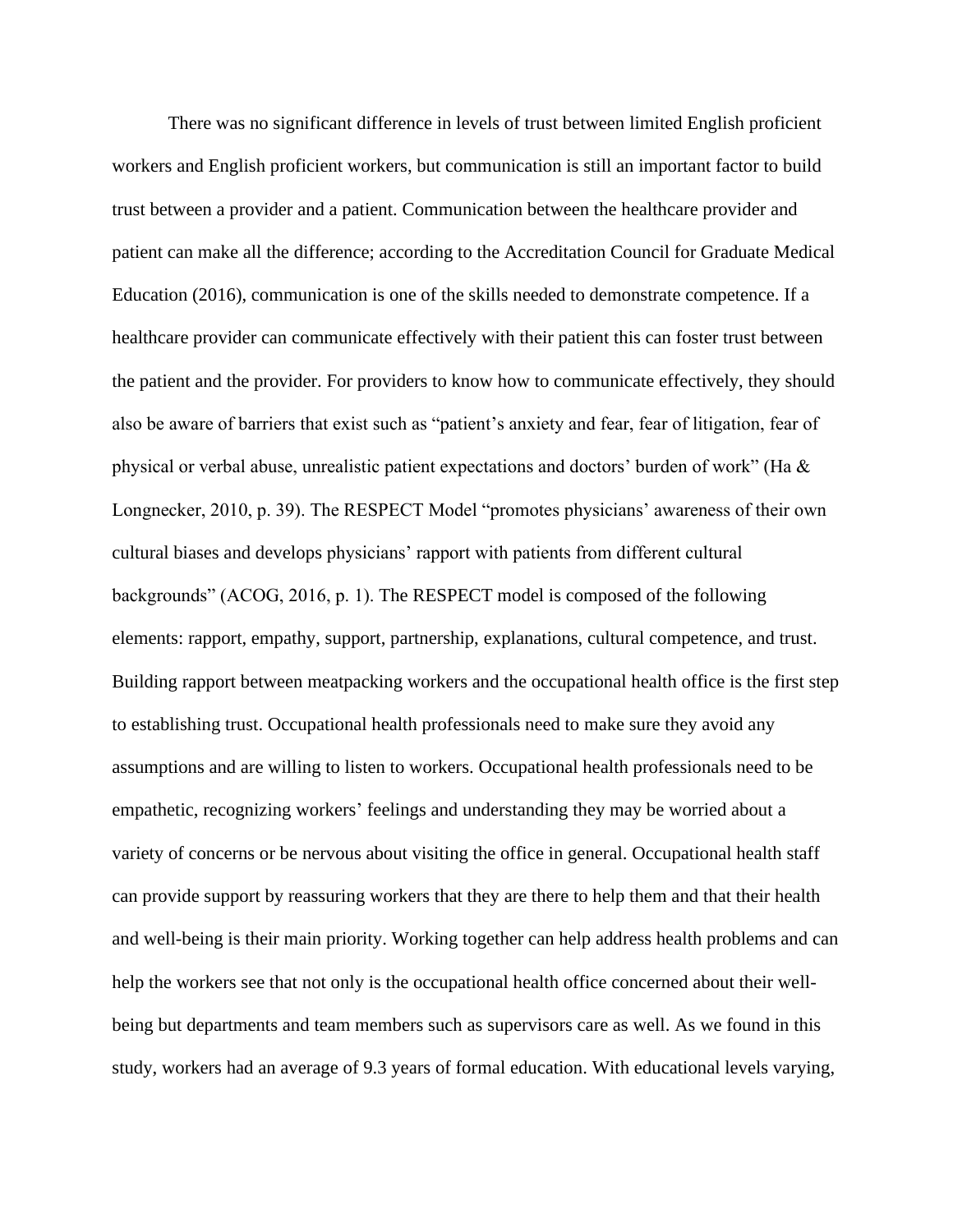it is critical that the findings of the occupational health professionals explain clearly so everyone that uses their services can understand. With cultural competence, it is important to be aware and respectful of everyone's cultural beliefs and not let biases get in the way of providing quality care. Lastly, everyone working in the occupational health office to those in leadership positions can affect levels of trust of the occupational health office. Continually working on fostering trusting relationships between the occupational health office and meatpacking workers is important and *Total Worker Health* approach can help facilitate this (Ramos et al, 2021).

Total Worker Health (TWH) "promotes occupational policies, programs, and practices to integrate protection from work-related safety and health hazards with promotion of injury and illness-prevention efforts to advance worker well being" (CDC, 2020). Unfortunately, meatpacking workers have expressed feeling as if production is more important than their health and well-being. Putting such an emphasis on production has negatively affected workers perceptions of meatpacking plants. Workers felt as if they were treated as machine or an animal (Ramos et al., 2021). The TWH approach includes important elements such as securing leadership support, developing a culture of safety and health, and empowering workers. This TWH approach can be a reference for those in leadership and management by "developing good listening skills, showing respect to workers at all levels of income or education, and ability to utilize participatory methods as programs are developed" (Newman et al, 2020). Those that are in leadership positions are considered gatekeepers between workers and the occupational health office as they are also the ones that administer points to workers so it is important leaders utilize the TWH approach. For example, if an employee expresses a need to use the occupational health office because of an injury and a supervisor says no and that they need to get back to work this could negatively affect the relationship between the worker and the occupational health office.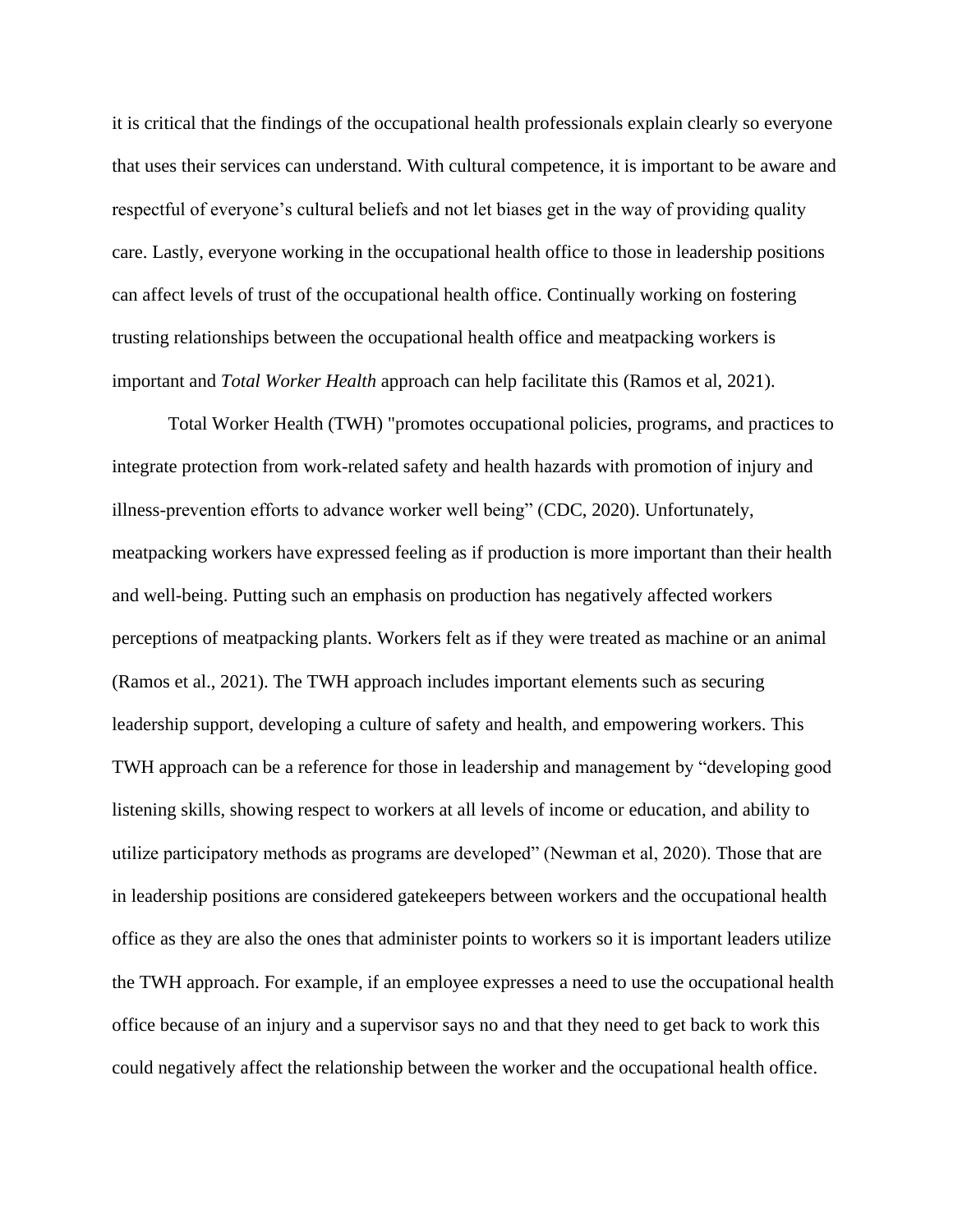Making sure supervisors implement THW could be a motivating factor so meatpacking workers can see that those in leadership roles do support them using the occupational health office. Implementing TWH helps workers advance their overall health and well-being which can positively shift workers' perceptions that they are just a machine to instead a worker that is treated with dignity and respect. Occupational health professionals can help by motivating and sparking interest among workers so they can take care of their personal health and provide them with methods to make improvements in their lifestyles (Campbell  $\&$  Burns, 2015). These methods can include but are not limited to health screenings, wellness programs, and health education classes. It is important for occupational health office to follow through with health promotion practices (i.e., screenings) so workers feel as if they can trust the occupational health office.

Meatpacking workers can also help foster a trusting relationship between themselves and the occupational health office. If meatpacking workers share their experiences when they used the occupational health office with their coworkers, then other workers can hear firsthand of those experiences. If workers listen to these personal experiences, this may encourage and help others realize it is beneficial to use the occupational health office. Employees can also encourage each other to participate in the new programs that are implemented using the TWH approach.

There are several limitations to note. Although during the data collection process, participants were assured of their confidentiality and that there would be no repercussions if they shared their honest opinion about their work experience, there was still hesitancy. This resulted in a small sample size despite numerous efforts to recruit participants. It is important to take into consideration 90% of participants were Hispanics, and there was limited participation by non-Hispanics as well as few males. A larger and more balanced sample size may have allowed us to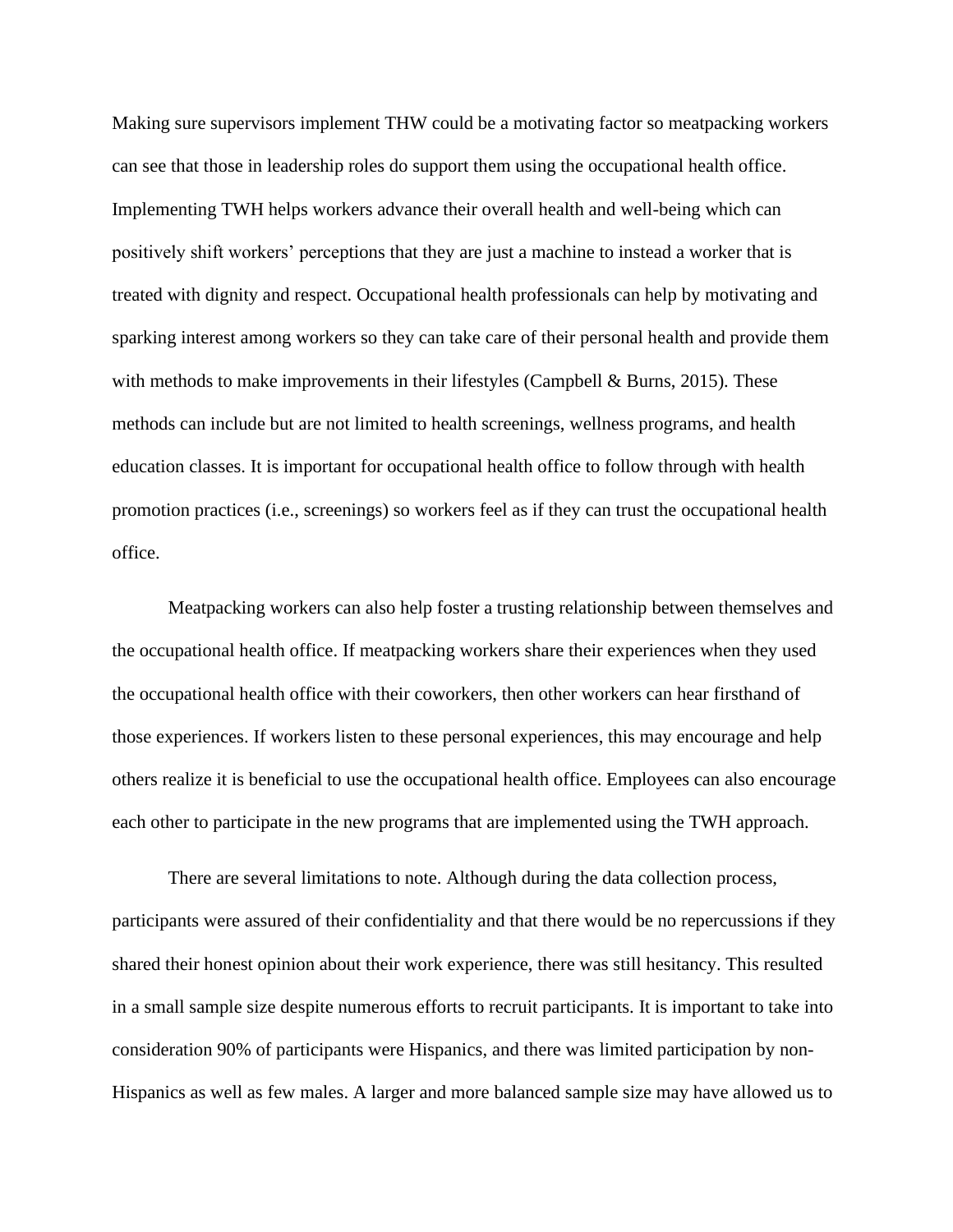understand the relationship between the levels of trust among meatpacking workers based on ethnicity, gender, and English proficiency more confidently.

Future studies may consider the inclusion of more questions addressing experiences with the health office, health office utilization within the last year, and whether the health office makes an effort to address language barriers and provide screenings (e.g., cholesterol and blood pressure) for early detection of chronic health conditions.

### **Conclusion**

Without an adequate workforce, meatpacking plants simply cannot function. Meatpacking workers are hardworking individuals facing occupational hazards daily. They should feel as if they can use occupational health services because their job is dangerous, and as workers they have labor rights, human rights, and they also deserve to be treated with dignity and respect. Management at meatpacking plants must invest in workers and foster trusting relationships. With the current and ongoing experience with the COVID-19 pandemic, it is going to take time to recover the trust that has been lost. Clearly, it is important to foster trust, and simple changes in practice can start to make a difference.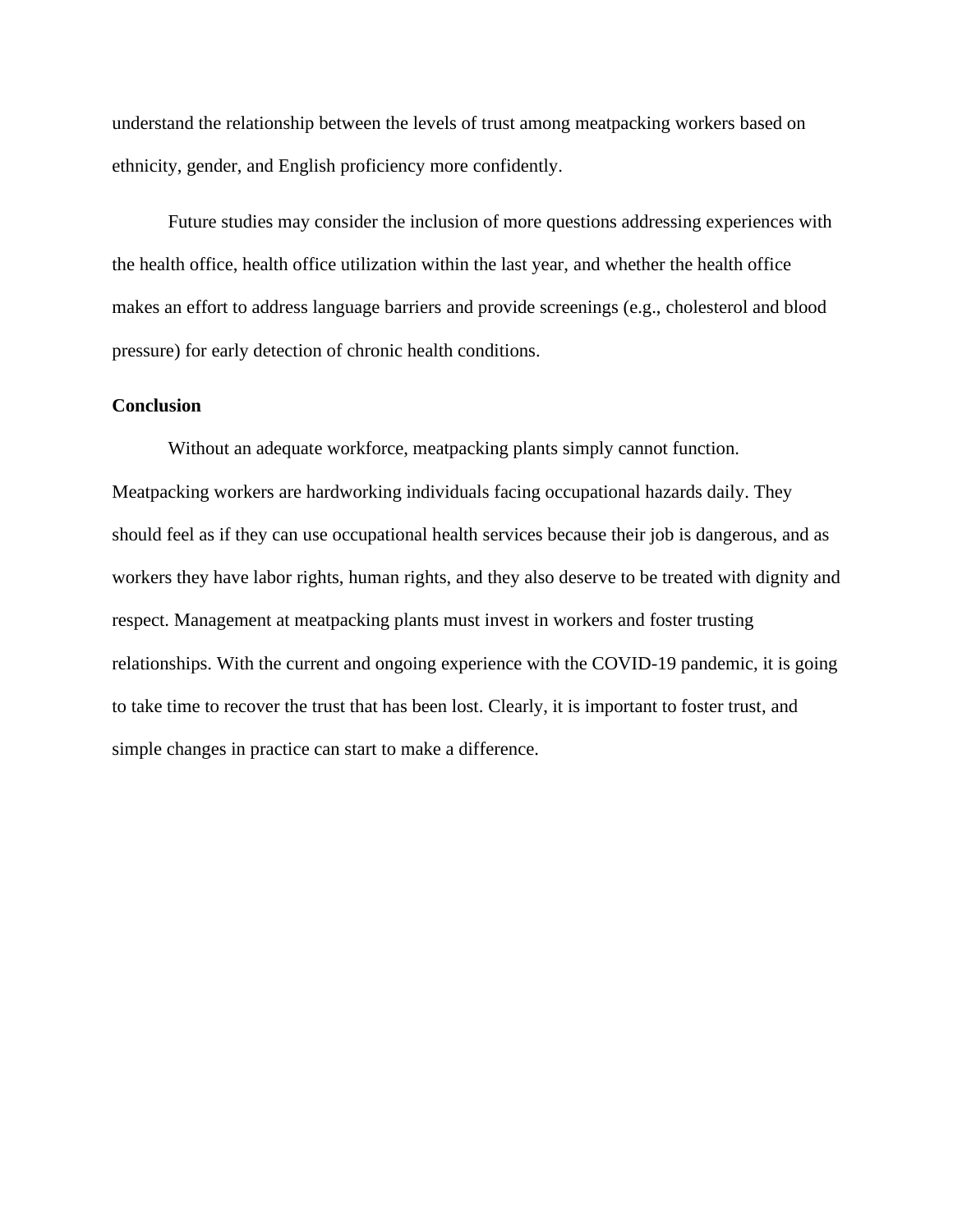### **Cited Literature**

- Armstrong, K., Putt, M., Halbert, C. H., Grande, D., Schawartz, J. S., Liao, K., Marcus, N., Demeter, M. B., & Shea, J. (2014). Prior Experiences of Racial Discrimination and Racial Differences in Health Care System Distrust. *Med Care*, 51(2), 144-150. doi:10.1097/MLR.0b013e31827310a1
- Cabral, J. & Cuevas, A. (2020). Health Inequities Among Latinos/Hispanics: Documentation Status as a Determinant of Health. *Journal of Racial and Ethnic Disparities*, 7, 874-879. <https://doi.org/10.1007/s40615-020-00710-0>
- Campbell, K. & Burns, C. (2015). Total Worker Health: Implications for the Occupational Health Nurse. *Workplace Health & Safety*, 63(7), 316-319. doi: 10.1177/2165079915576921
- Centers for Disease Control and Prevention. (2021). *Urgent Care Center and Retail Health Clinic Utilization Among Adults: United States, 2019*. https://www.cdc.gov/nchs/products/databriefs/db409.htm#section\_1
- Centers for Disease Control and Prevention. (2020). NIOSH Total Worker Health Program. https://www.cdc.gov/niosh/twh/default.html
- Dang, B. N., Westbrook, R. A., Nijue, S. M., Giordano, T. P. (2017). Building trust and rapport early in the doctor-patient relationship: a longitudinal qualitative study. *BMC Medical Education,* 17(32), 1-10. DOI 10.1186/s12909-017-0868-5
- Douglas, L. (2021). *Mapping COVID-19 outbreaks in the food system.* Food Environment Reporting Network. https://thefern.org/2020/04/mapping-covid-19-in-meatand-food-processing-plants/
- Dollar, N. (2020). *Who are America's meat and poultry workers?* Economic Policy Institute*.* https://www.epi.org/blog/meat-and-poultry-worker-demographics/
- Flores, R. D., and Schachter, A. (2018). Who are the "Illegals"? The Social Construction of Illegality in the United States. *American Sociological Review*, 83(5), 840-868. <https://doi.org/10.1177/0003122418794635>
- Floyd, A., Sakellarious, D. (2017). Healthcare access for refugee women with limited literacy: layers of disadvantage. *International Journal for Equity in Health,* 16(195), 1-10. DOI 10.1186/s12939-017-0694-8
- Flynn, M. A., Eggerth, D. E., Jacobson, J. C. (2015). Undocumented status as a social determinant of occupational safety and health: The workers' perspective. *American Journal of Industrial Medicine*, 58(11), 1127-1137.<https://doi.org/10.1002/ajim.22531>

Fremstad, S., Rho Jin, H., Brown, H. (2020). *Meatpacking Workers are a Diverse Group Who*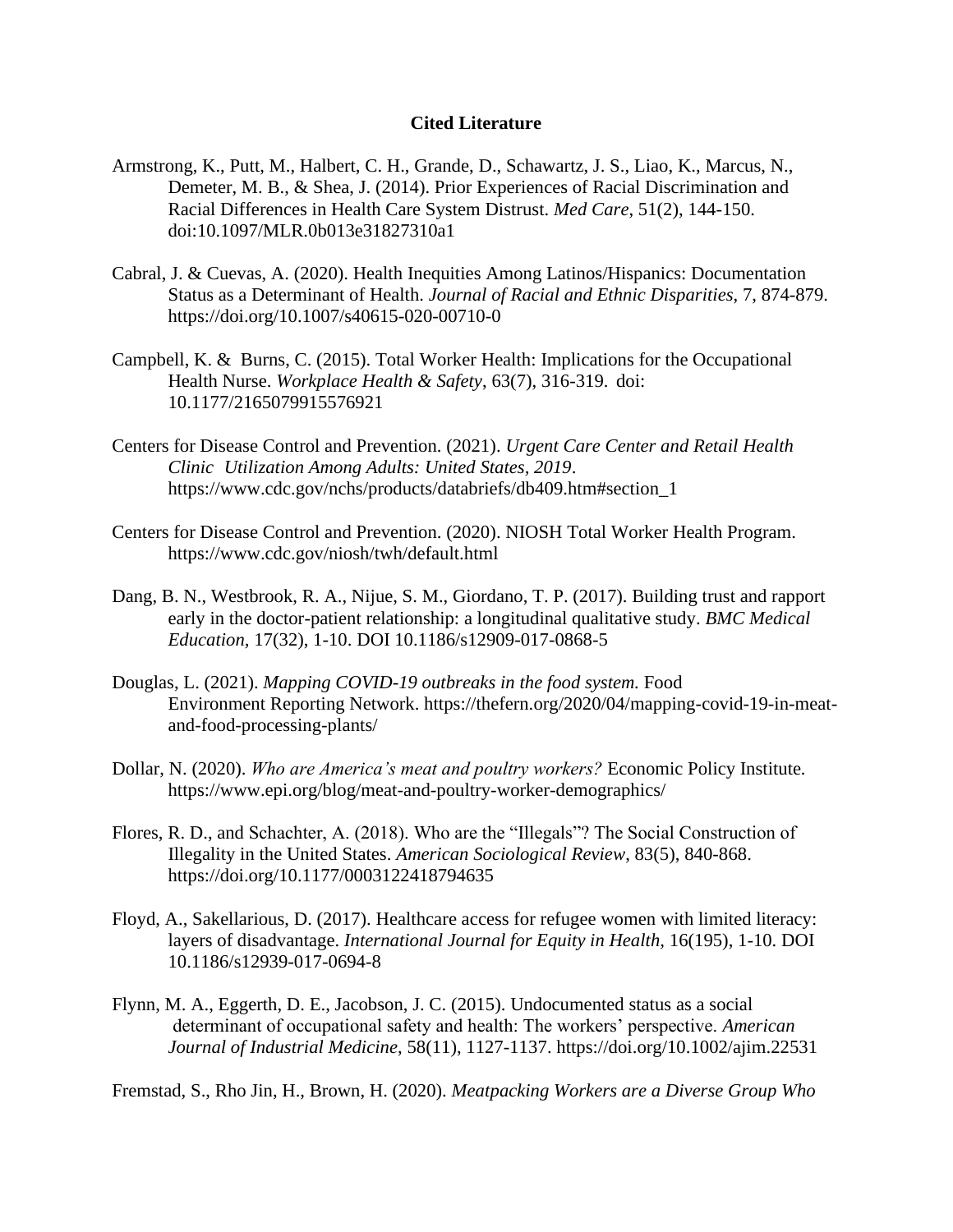*Need Better Protections*. Center for Economic and Policy Research. <https://cepr.net/meatpacking-workers-are-a-diverse-group-who-need-better-protections/>

- Glanz, K., & Bishop, D. B. (2010). The role of behavioral science theory in development and implementation of public health interventions. *Annual review of public health*, *31*, 399– 418.<https://doi.org/10.1146/annurev.publhealth.012809.103604>
- Ha, J. F. & Longnecker, N. (2010). Doctor-Patient Communication: A Review. *The Ochsner journal*, 10(1), 38-43.
- Hacker, K., Anies, M., Folb, B. L., & Zallman, L. (2015). Barriers to health care for undocumented immigrants: a literature review. *Risk Management and Healthcare Policy*, 2015(8) 175- 183.
- Homan, P. (2019). Structural sexism and health in the United States: A new perspective on health inequality and the gender system. *American Sociological Review*, 84(3), 486- 516, https://doi.org/10.1177/0003122419848723
- Human Rights Watch. (2019). *When We're Dead and Buried Our Bones Will Keep Hurting*. [https://www.hrw.org/sites/default/files/report\\_pdf/us0919\\_web.pdf](https://www.hrw.org/sites/default/files/report_pdf/us0919_web.pdf)
- Jones, C., Jense, J. D., Scherr, C. L., Brown, N. R., Christy, K., Weaver, J. (2014). The Health Belief Model as an explanatory framework in communication research: Exploring parallel, serial, and moderated mediation. *Health Communication,* 30(6), 566-576. doi: [10.1080/10410236.2013.873363](https://dx.doi.org/10.1080%2F10410236.2013.873363)
- Knapp, F. (2020). *Ricketts: Trump Order on Meat Packing Consistent With Nebraska's Efforts.* Nebraska Public Media. https://nebraskapublicmedia.org/en/news/news-articles/rickettstrump-order-on-meat-packing-consistent-with-nebraskas-efforts/
- Lopez, M. H., Passel, J. S., Cohn D. (2021). *Key facts about the changing U.S. unauthorized immigrant population*. Pew Research Center. https://www.pewresearch.org/fact-tank/2021/04/13/key-facts-about-the-changing-u-sunauthorized-immigrant-population/

*.* 

- Mathew, D. B. (2015). Toward a Structural Theory of Implicit Racial and Ethnic Bias in Health Care. *Health Matrix: The American Journal of Law Medicine,* 25(1) 61-85.
- NEJM Knowledge +. (2016). Exploring the AGGME Core Competencies: Interpersonal and Communication Skills. https://knowledgeplus.nejm.org/blog/acgme-core-competenciesinterpersonal-and-communication-skills/
- Newman, L. S., Scott, J. G., Childress, A., Linnan, L., Newhall, W. J., McLellan, D. L., Campo, S., Freewynn, S., Hammer, L. B., Leff, M., Macy, G., Maples, E. H., Rogers, B., Rohlman, D. S., Tenney, L., & Watkins, C. (2020). Education and Training to Build Capacity in Total Worker Health®: Proposed Competencies for an Emerging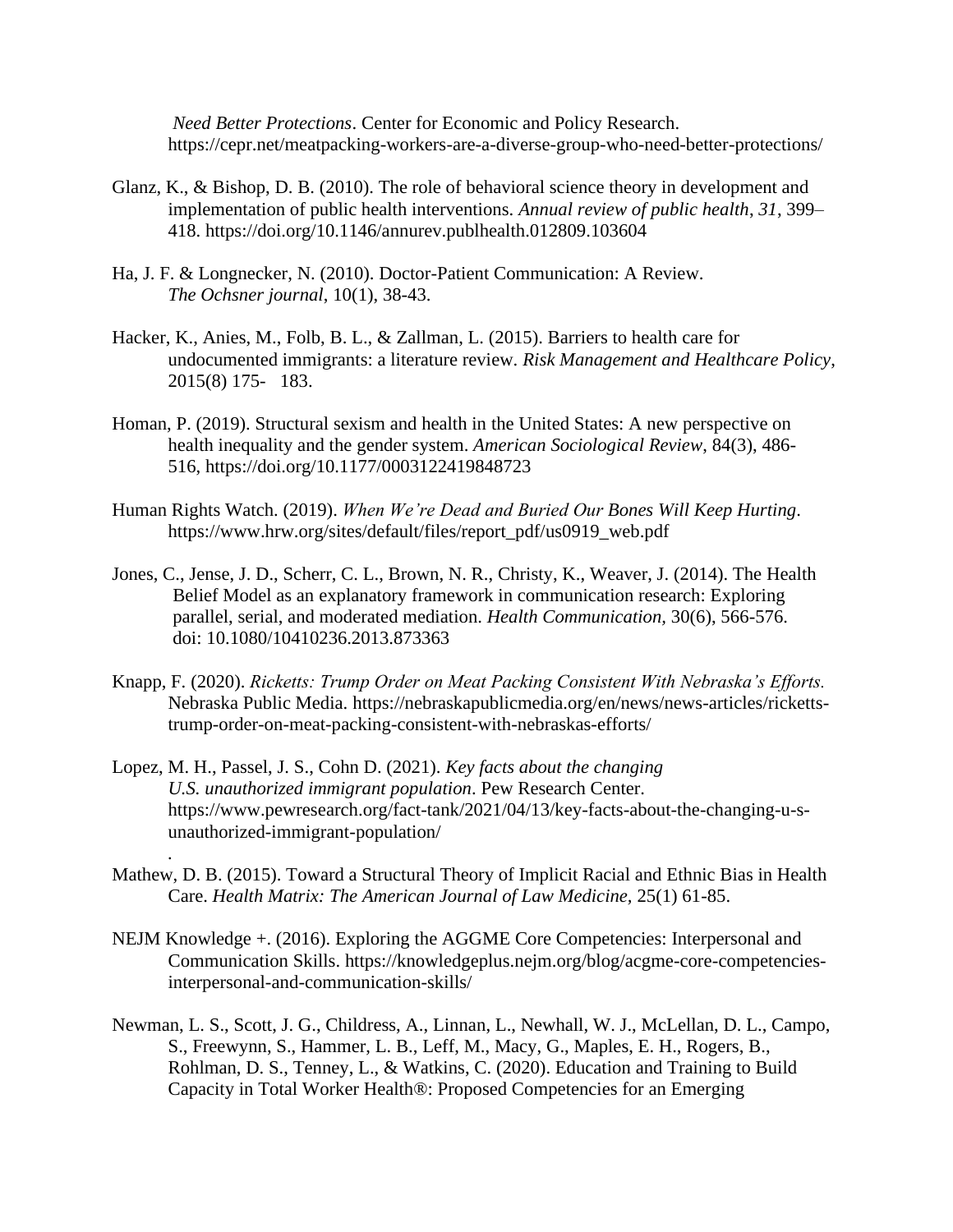Field. *Journal of occupational and environmental medicine*, *62*(8), e384–e391. https://doi.org/10.1097/JOM.0000000000001906

- Perelman, J., Fernandes, A., & Mateus, C. (2012). Gender disparities in health and healthcare: results from the Portuguese National Health Interview Survey. Cadernos de saude publica, 28(12) 2339-2348. https://doi.org/10.1590/s0102-311x2012001400012
- Pearson, S. D., & Raeke, L. H. (2000). Patients' trust in physicians: many theories, few measures, and little data. *Journal of general internal medicine*, *15*(7), 509–513. https://doi.org/10.1046/j.1525-1497.2000.11002.x

Perception Institute. (n.d). Implicit Bias. https://perception.org/research/implicit-bias/

- Ramos, A. K., Carvajal-Suarez, M., Trinidad, N., Quintero, S. A., Molina, D., Rowland, S. A. (2021). "No somos máquinas" (We are not machines): Worker perspectives of safety culture in meatpacking plants in the Midwest. *Am J Ind Med,* 64(2), 84-96. doi: 10.1002/ajim.23206.
- Ramos, A, K., Cavajal-Suarez, M., Trinidad, N., Quintero, S. A., Molina, D., Johnson-Beller, R., Rowland, S. A. (2021). Health and well-being of Hispanic/Latino meatpacking workers in Nebraska: An application of the Health Belief Model. *Workplace Health and Safety,*  20(10), 1-9. doi:10.1177/21650799211016907
- Ramos, A.K., Lowe, A., Herstein, J.J., Trinidad, N., Carvajal-Suarez, M., Quintero, S.A., Molina, D., Schwedhelm, S., & Lowe, J.J. (2021). A rapid-response survey of essential workers in Midwestern meatpacking plants: Perspectives on COVID-19 response in the workplace. *Journal of Environmental Health*, 84(1), 16-25. https://link.gale.com/apps/doc/A666513095/AONE?u=anon~51f01364&sid=googleSchol ar&xid=671e3cef
- Ramos, A.K. *Perceptions and concerns of COVID-19 among meatpacking plant workers*. Presentation for UNMC COVID-19 Ethics Committee, June 12, 2020.
- Ramos, A. K., McGinley, M., & Carlo, G. (2021). The relations of workplace safety, perceived occupational stress and adjustment among Latino/a immigrant cattle feedyard workers in the United States. *Safety Science,* 139: 1-8.<https://doi.org/10.1016/j.ssci.2021.105262>
- Rowland, S. A., Ramos, A. K., Carvajal-Suarez, M., Trinidad, N., Johnson-Beller, R., Struwe, L., Quintero, S. A., & Pozehl, B. (2021). Musculoskeletal Pain and Cardiovascular Risk in Hispanic/Latino Meatpacking Workers. *Workplace health & safety*, 21650799211016908. Advance online publication. https://doi.org/10.1177/21650799211016908
- Stepanikova, I., & Oates, G. (2018). Perceived Discrimination and Privilege in Health Care: The Role of Socioeconomic Status and Race. *American Journal of Preventative Medicine*, 52(1S1), S86-S94.<https://doi.org/10.1016/j.amepre.2016.09.024>